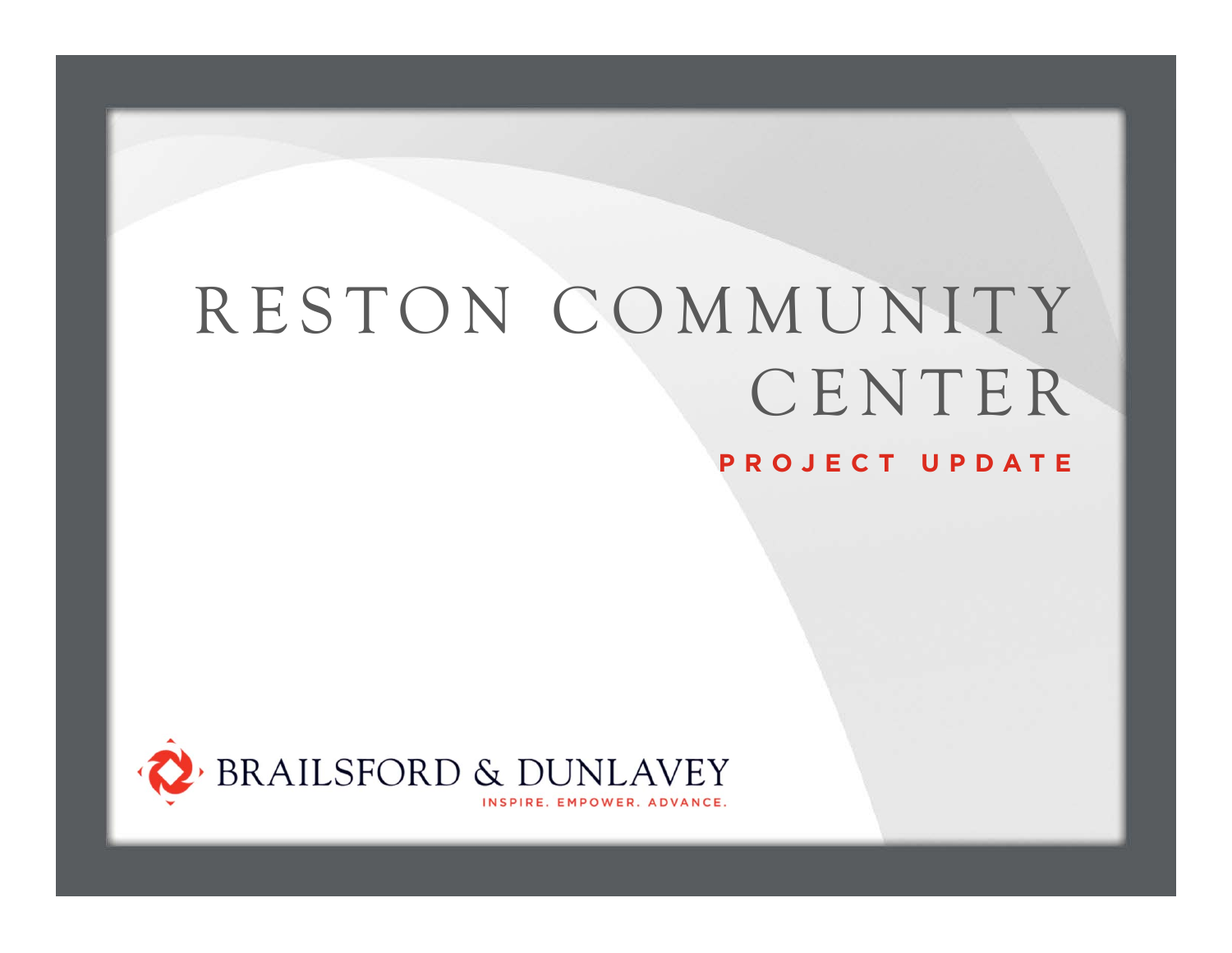## AGENDA

- Community Recreation Philosophy
- Case Study
- Capacity /Demand Analysis
- Program Review
- Financial Model
- ◆ Next Steps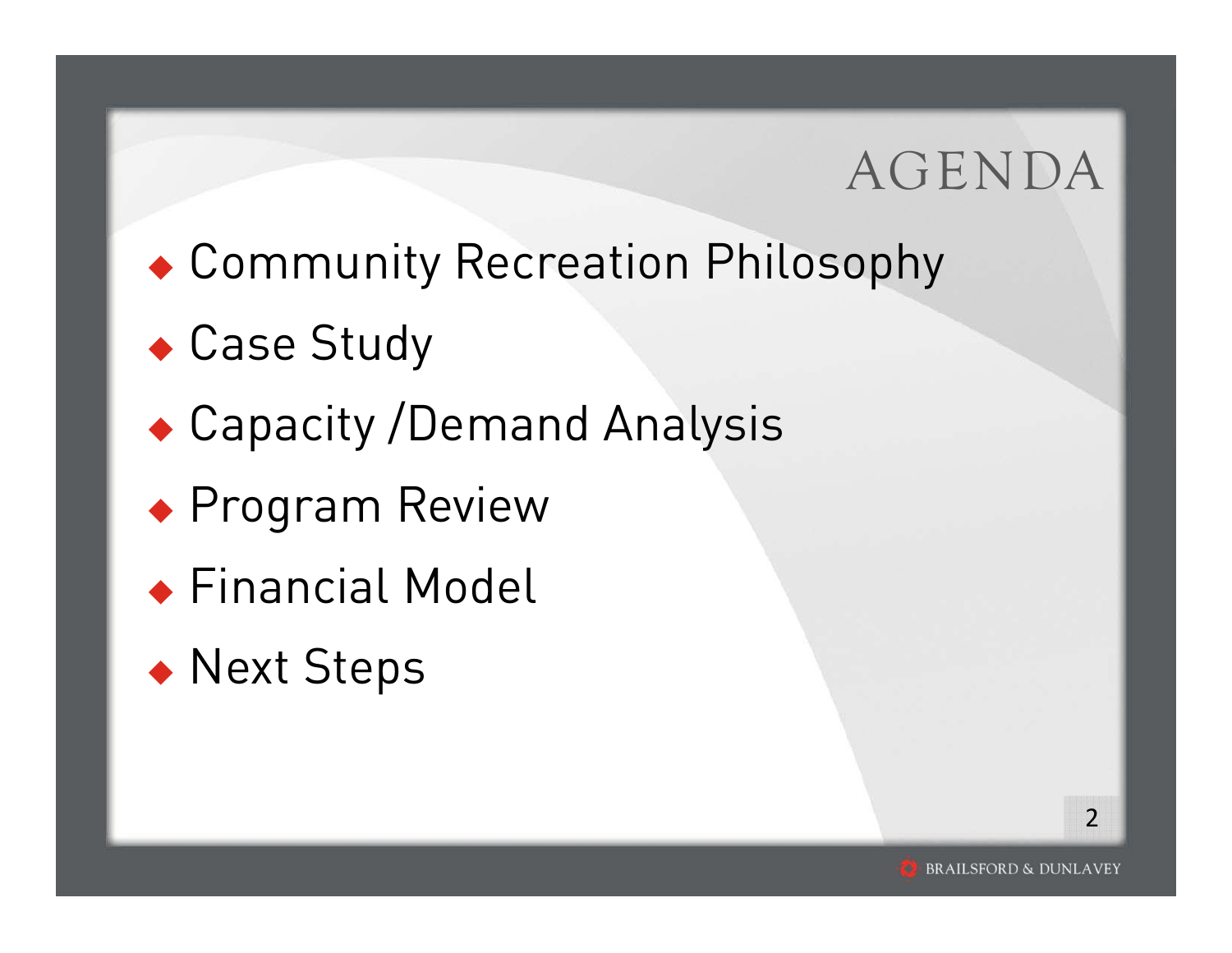- Benefits of Community Recreation
- Public vs. Private Model
- Trends
- Existing Conditions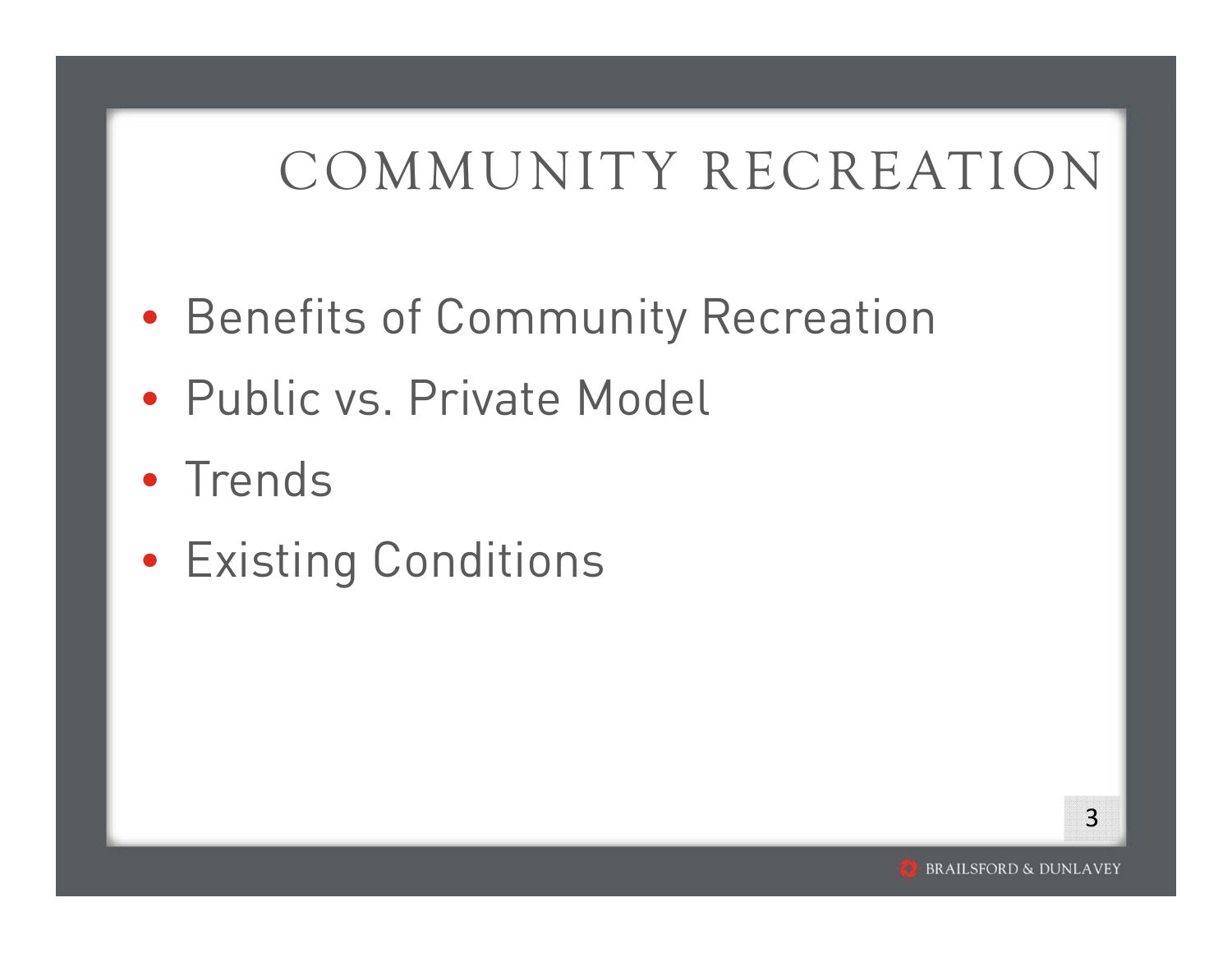- ◆ Parks and recreation centers have something to offer all members of the community
	- $\bullet$  Infants Classes for infants to participate with their mothers/fathers, preschool activities
	- Youth Various classes, learn to swim program, sports leagues
	- $\blacklozenge$  Adults Fitness, sports leagues
	- $\bullet$  Seniors Fitness, Art/Educational opportunities
- ◆ Promotes quality of life
- Promotes community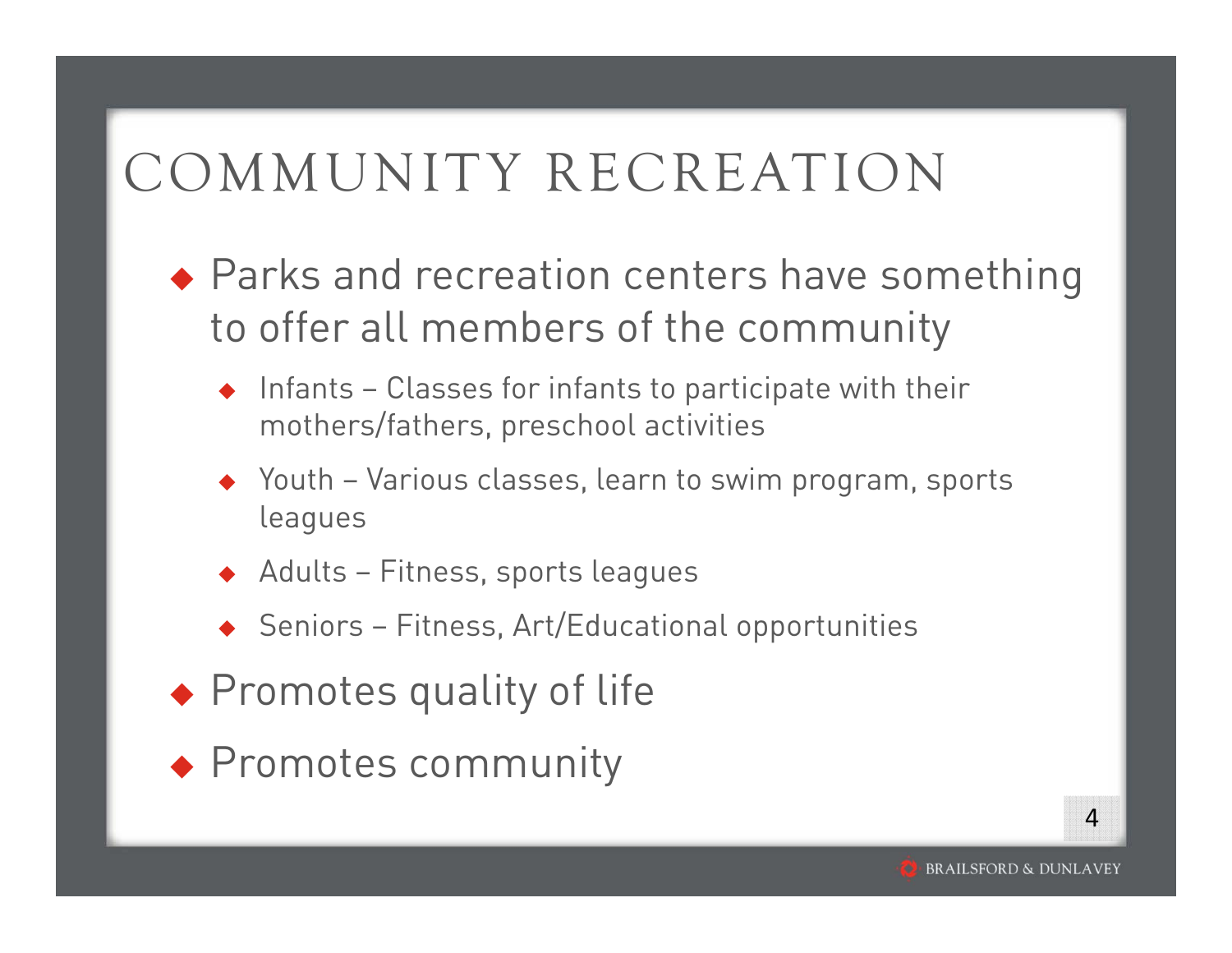- •Whether You're 7 or 70... Live Here or Work Here... There's Something Just for You!
- $\bullet$  If you live or work in Reston, you are part of the vibrant and diverse community that RCC serves. And you're sure to find activities that you'll enjoy. We've created programs to meet the needs and interests of a wide variety of groups, with more than 1,800 opportunities every year for learning, improving your health and fitness, developing new skills...
- •...and relaxing, having fun, and celebrating community with your family, friends and neighbors!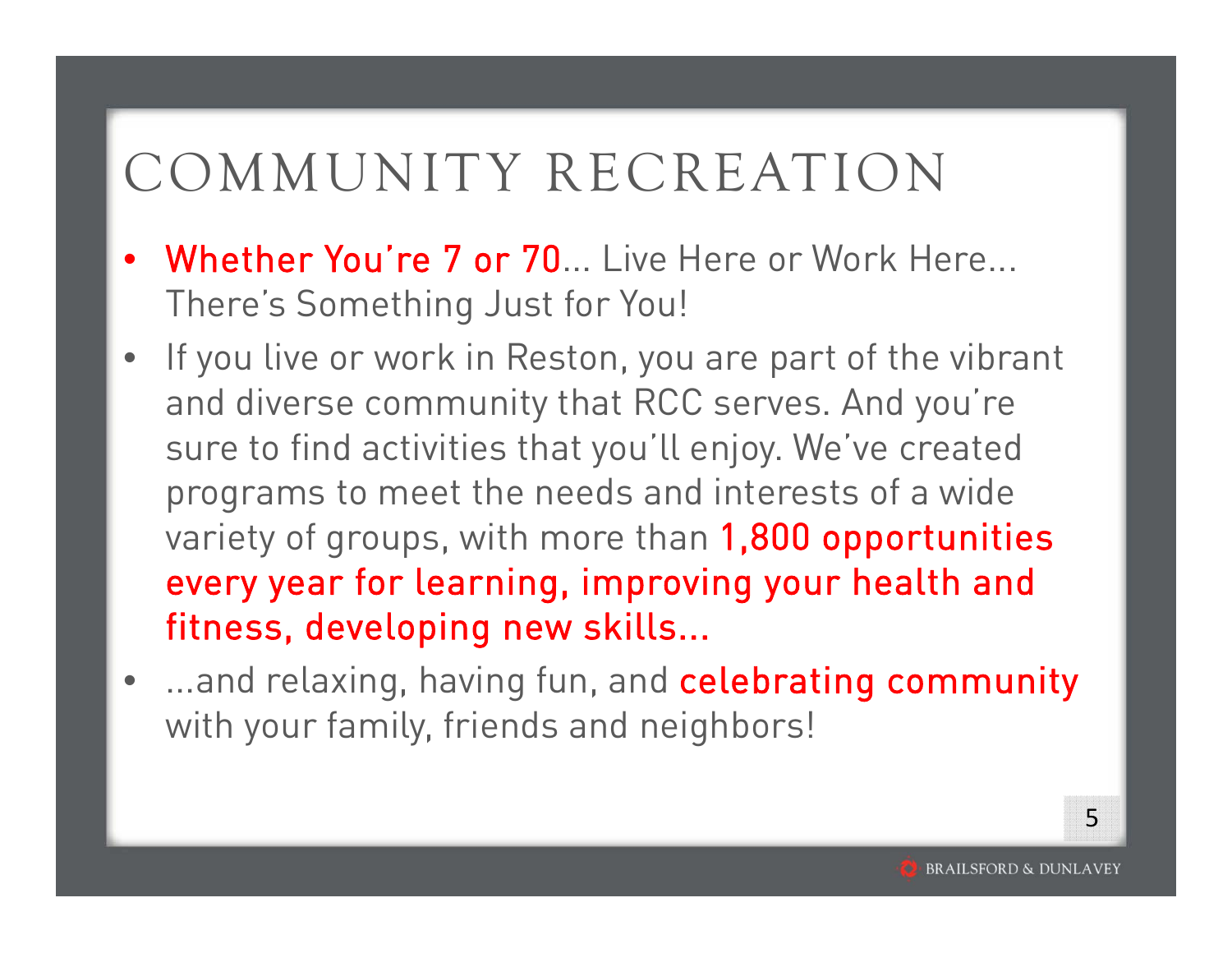| Category                            | Public                                                                        | Private                                            |
|-------------------------------------|-------------------------------------------------------------------------------|----------------------------------------------------|
| <b>Market Focus</b>                 | <b>All Ages and Abilities</b>                                                 | Focus on specific market<br>segment (adult market) |
| Service and<br><b>Ethics Origin</b> | Accessibility and<br>promoting community<br>access through a broad<br>program | Consumer desire and<br>willingness to pay          |
| Accessibility                       | Affordability (typically<br>below market rates)                               | Profit-making business                             |
| <b>Financial Base</b>               | Tax Revenue / Fee<br>Revenue                                                  | Private capital plus fee<br>revenue                |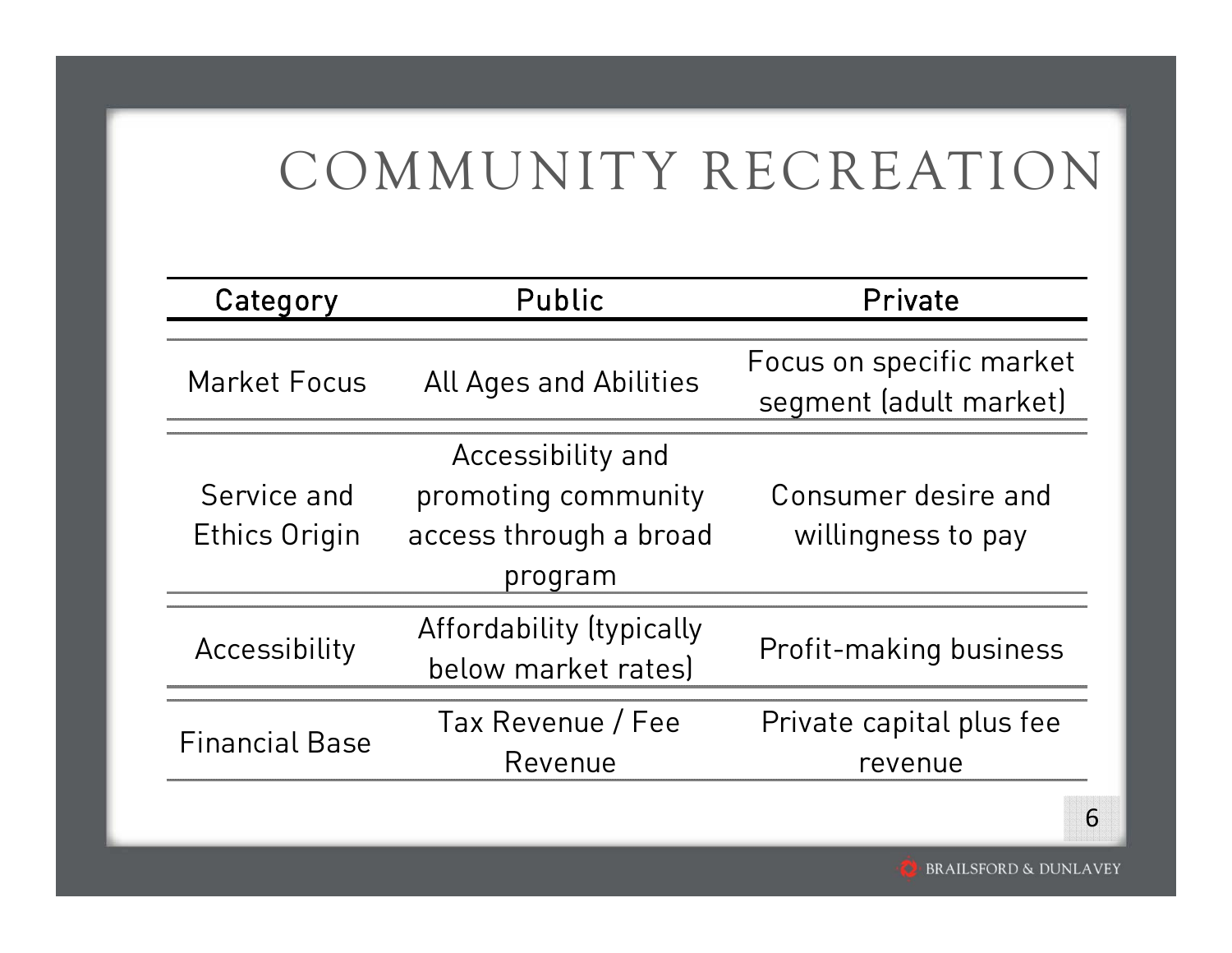#### • Trends

- Recent economic times have it made it more challenging for parks and recreation departments to receive proper funding
- More pressure to develop financially sustainable operations
	- Mandate to achieve break-even operations
- Provide amenities similar to private facilities
- Wider range of "membership" types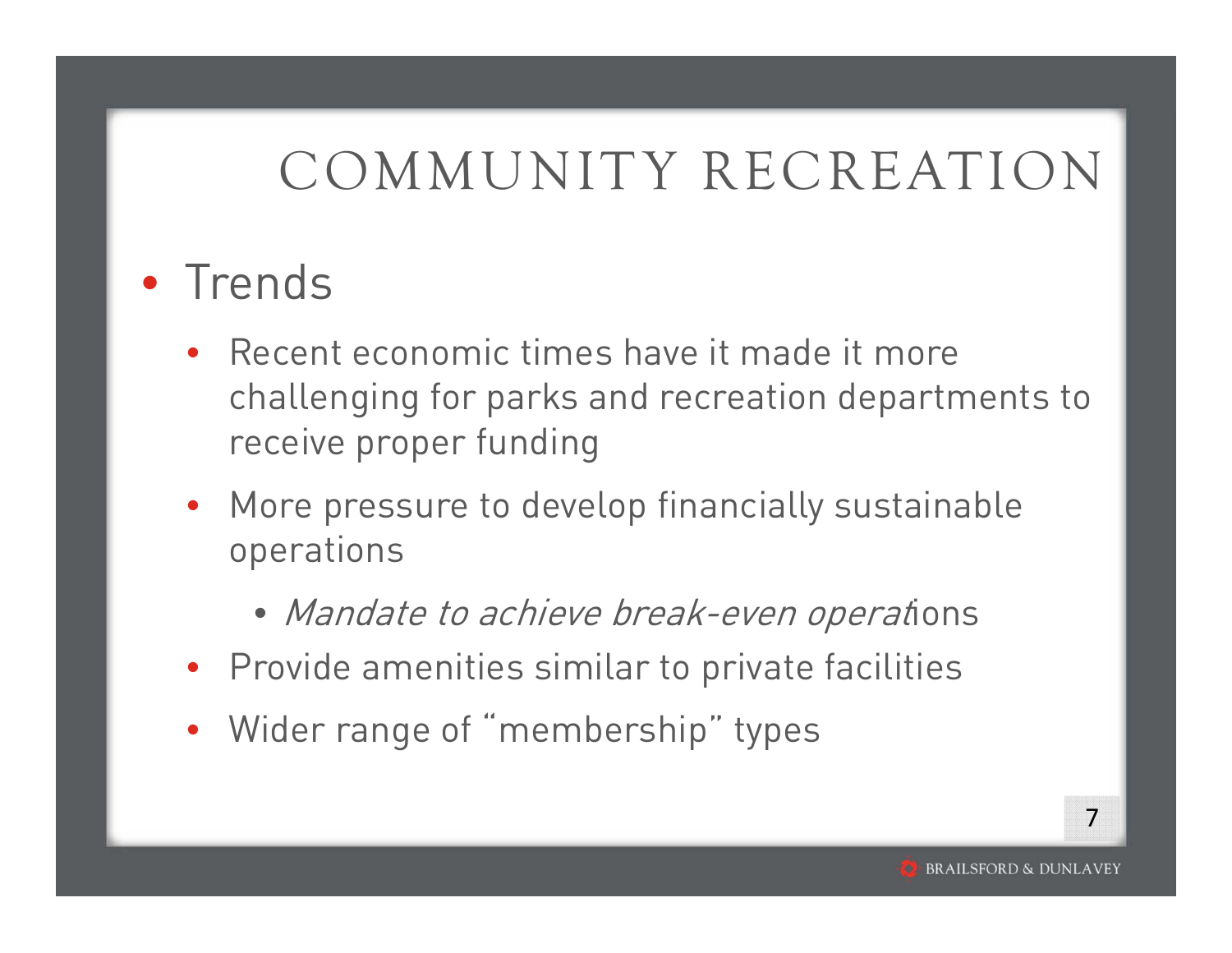#### • Project Economics

• Majority of community recreational facilities, particularly ones with large aquatic venues, are subsidized across the country to keep user fees, programs, and services at a more affordable price point for residents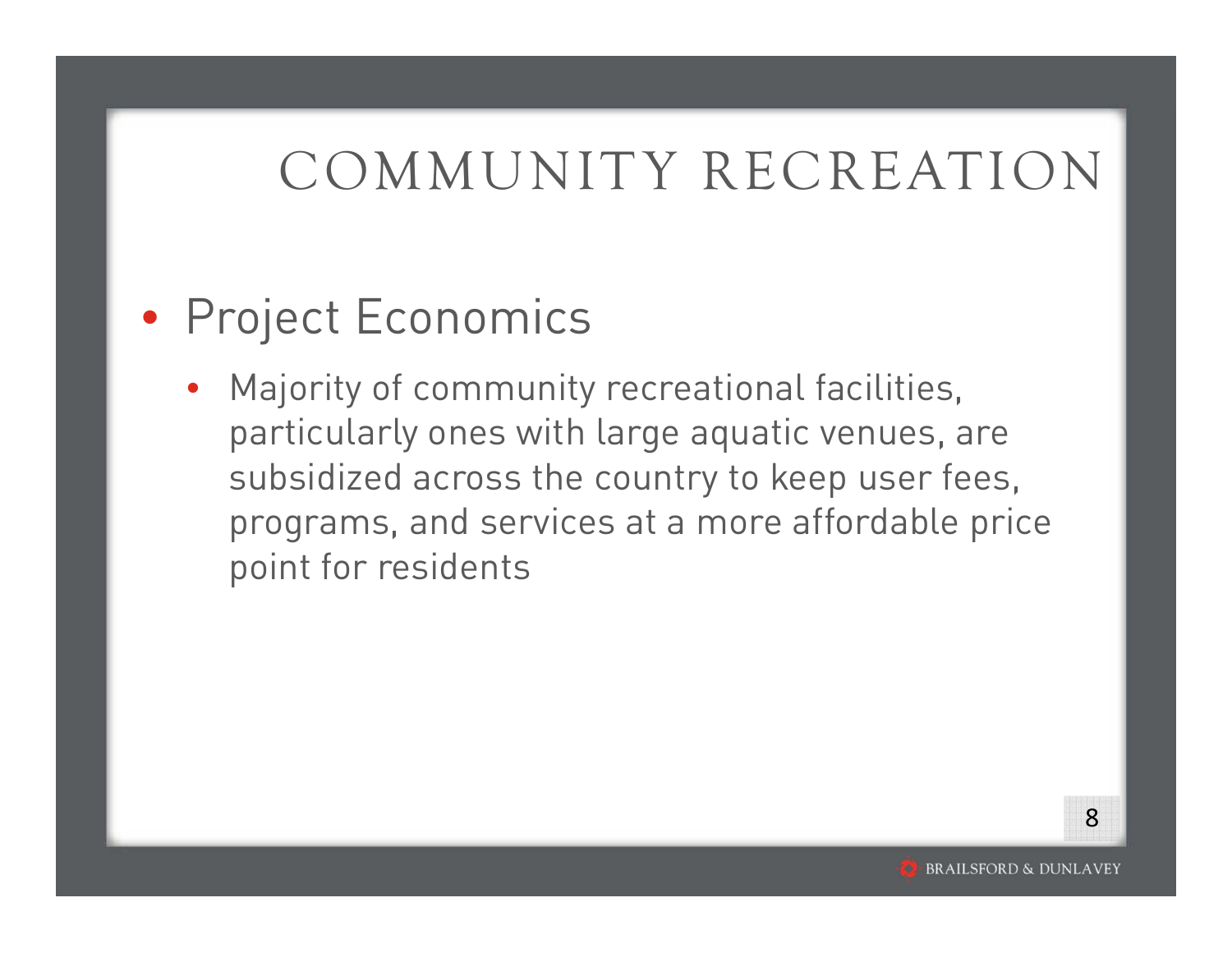|              | <b>Total SF</b> | 110,000 |
|--------------|-----------------|---------|
|              |                 |         |
| FY 13 Actual | % of Total      | Per/SF  |
|              |                 |         |
| 415,968      | 10%             | \$3.78  |
| 65,918       | 2%              | \$0.60  |
| 2,122,116    | 50%             | \$19.29 |
| 62,748       | 1%              | \$0.57  |
| 416,052      | 10%             | \$3.78  |
| 489,467      | 11%             | \$4.45  |
| 162,411      | 4%              | \$1.48  |
| 234,732      | 6%              | \$2.13  |
| 183,330      | 4%              | \$1.67  |
| 45,172       | 1%              | \$0.41  |
| 21,041       | 0%              | \$0.19  |
| 14,988       | 0%              | \$0.14  |
| 24,876       | 1%              | \$0.23  |
| 4,258,820    |                 | \$38.72 |
|              |                 |         |
| FY 13 Actual | % of Total      |         |
|              |                 |         |
| 3,074,736    |                 | \$27.95 |
| 3,074,736    | 68%             |         |
|              |                 |         |
| 845,574      | 59%             | \$7.69  |
|              |                 |         |
| 88,204       | 6%              | \$0.80  |
| 502,329      | 35%             | \$4.57  |
| 1,436,107    | 32%             |         |
|              |                 |         |

#### Cost Recovery **94%**

#### • Regional facility Financials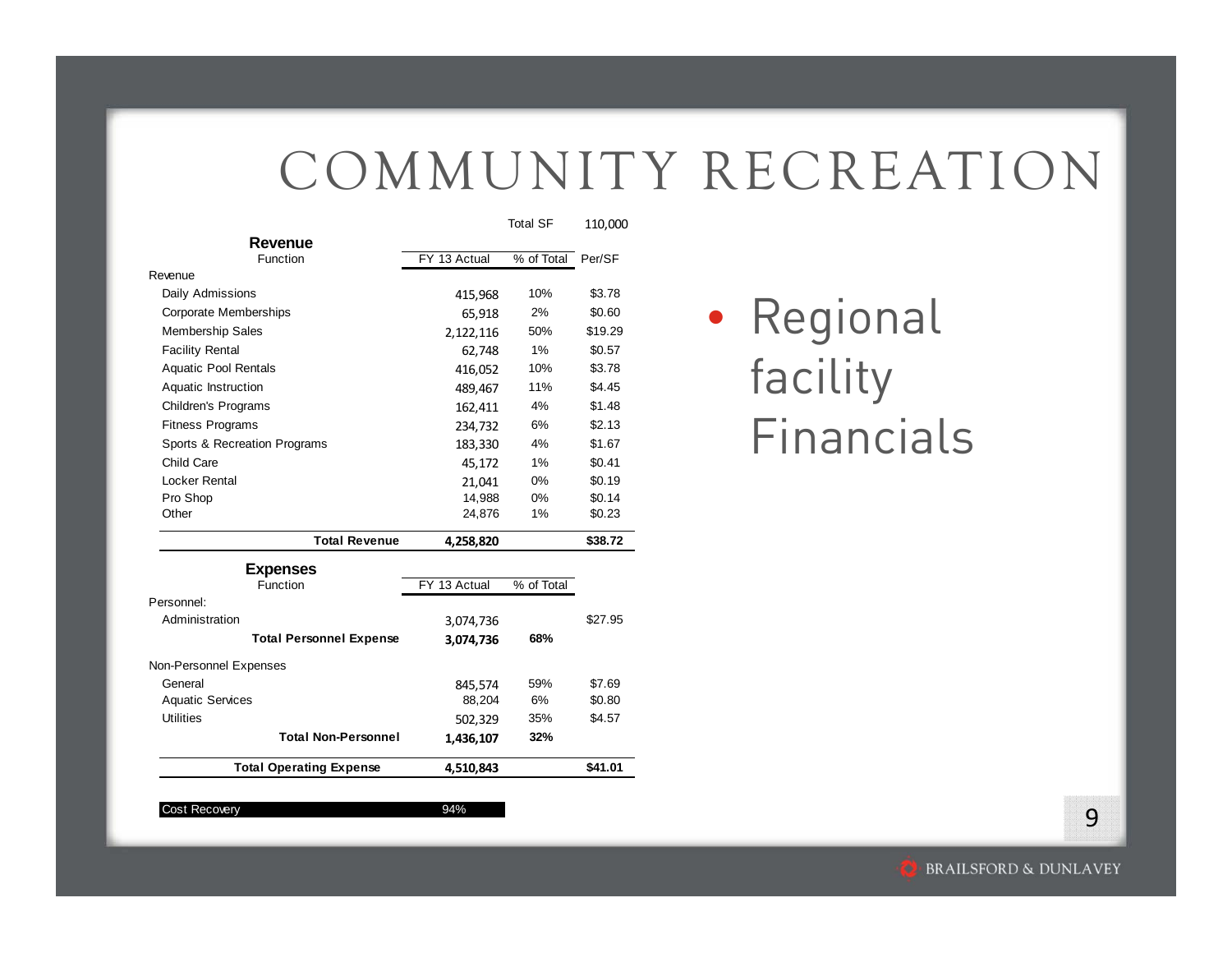| <b>Demographic Characteristics</b> | <b>NOVA</b> | Reston |
|------------------------------------|-------------|--------|
| Age                                |             |        |
| Under 6                            | 6.6%        | 6.9%   |
| $6 - 13$                           | 14.5%       | 10.9%  |
| $14 - 17$                          | 6.3%        | 4.5%   |
| $18 - 24$                          | 4.3%        | 4.7%   |
| $25 - 54$                          | 40.6%       | 46.8%  |
| $55 - 64$                          | 13.3%       | 13.6%  |
| 65 or older                        | 14.4%       | 12.7%  |
| <b>Education Attainment</b>        |             |        |
| Some high school, no diploma       | 5.7%        | 7.8%   |
| High school diploma, or GED        | 15.8%       | 10.2%  |
| Some college, no degree            | 13.0%       | 14.6%  |
| Associates degree                  | 4.6%        | 4.6%   |
| Bachelor's degree                  | 30.5%       | 33.8%  |
| Graduate/Professional              | 30.4%       | 28.9%  |
| <b>Household Income</b>            |             |        |
| Less than \$25,000                 | 6.3%        | 8.5%   |
| \$25,000-\$34,999                  | 3.3%        | 4.1%   |
| \$35,000-\$74,999                  | 15.5%       | 22.8%  |
| \$75,000-\$99,999                  | 11.8%       | 13.5%  |
| \$100,000-\$149,999                | 22.5%       | 22.6%  |
| \$150,000 or more                  | 40.6%       | 28.5%  |
| <b>Housing Occupancy</b>           |             |        |
| Owned                              | 81.4%       | 62.6%  |
| Rented                             | 18.6%       | 37.4%  |

#### CASE STUDY

• B&D recently conducted a survey of a local community in Northern Virginia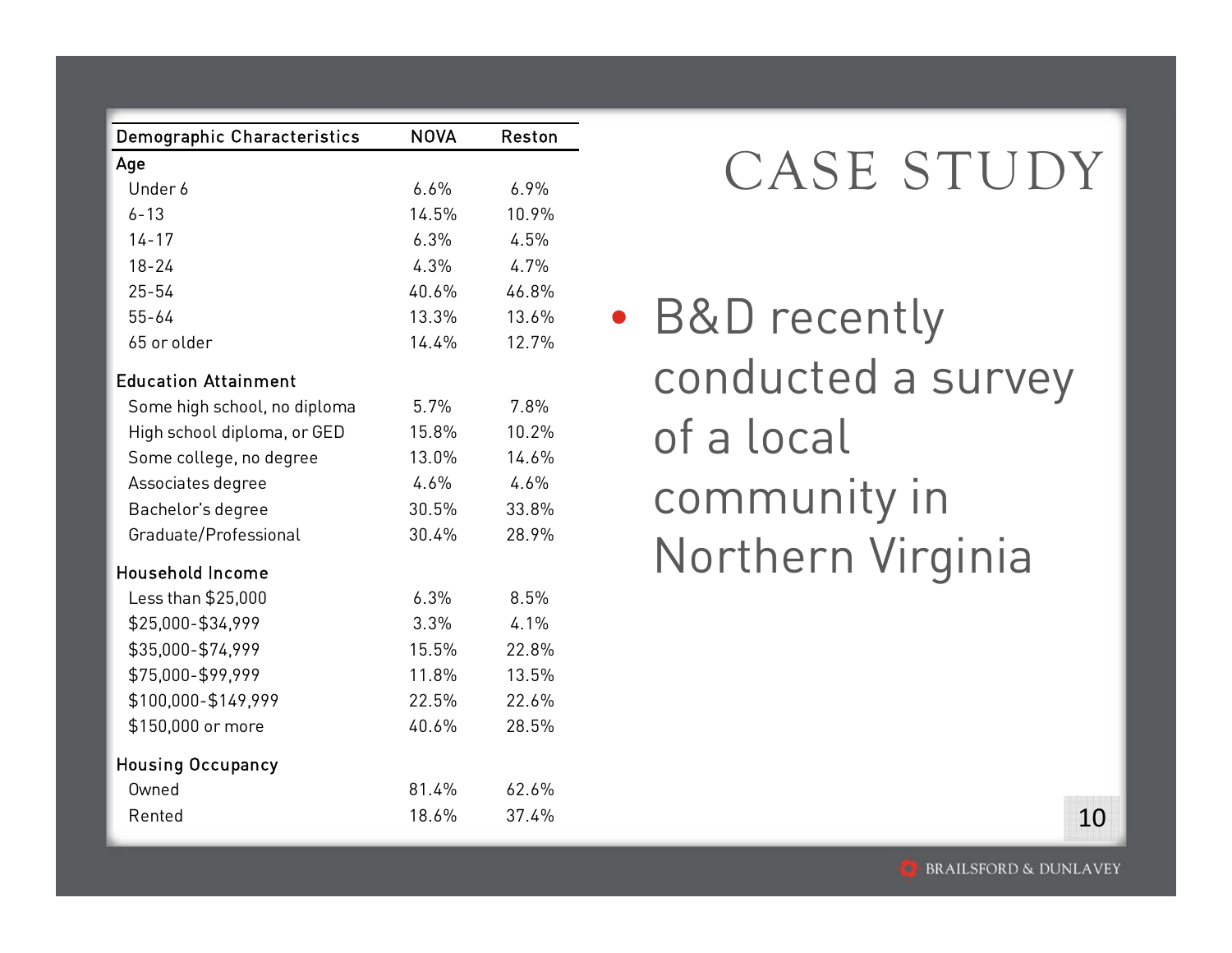| How important are the following factors to your household's           | Very Important / |
|-----------------------------------------------------------------------|------------------|
| participation in recreation or fitness activities?                    | Important        |
|                                                                       |                  |
| Convenient location of facilities                                     | 93.3%            |
| Facilities and equipment are always available when I want to use them | 82.6%            |
| High quality facilities and equipment                                 | 81.3%            |
| Conveniently located parking                                          | 80.8%            |
| Availability of a variety of programs and classes for adults          | 71.8%            |
| Availability of wellness programs                                     | 50.7%            |
| Availability of a variety of programs and classes for children        | 45.6%            |
| Availability of a variety of programs and classes for seniors         | 31.3%            |
| Availability of a variety of programs and classes for teens           | 29.5%            |
| Physically accessible facilities                                      | 28.9%            |
| Availability of drop-in facilities for children                       | 25.0%            |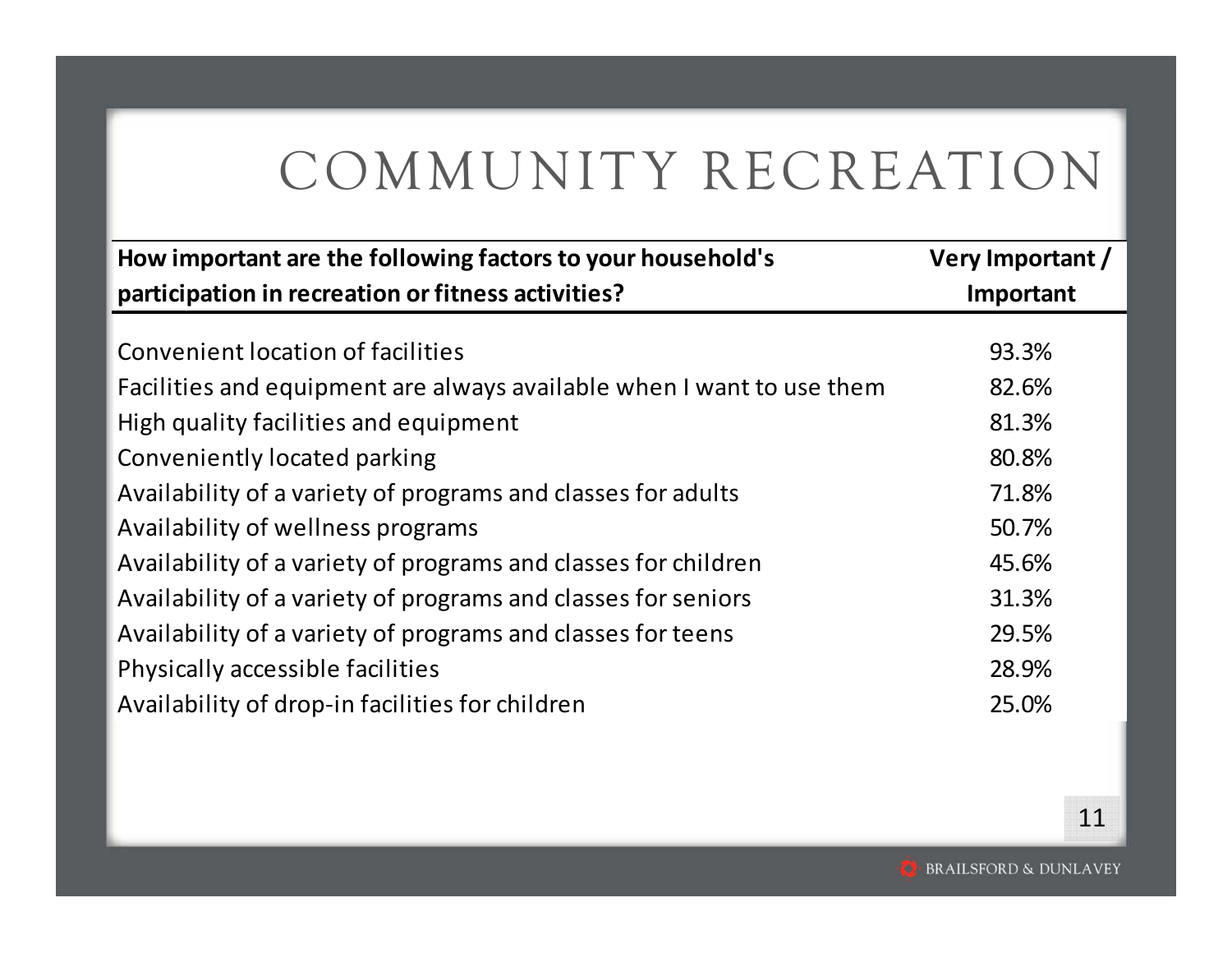|                | Activity                         | Depth | <b>Breadth</b> |               |    |
|----------------|----------------------------------|-------|----------------|---------------|----|
| 1              | Cardiovascular fitness machines  | 35.3% | 59.6%          |               |    |
| $\overline{2}$ | Recreational or leisure swimming | 26.9% | 54.6%          |               |    |
| $\mathfrak{Z}$ | Weight machines                  | 25.6% | 49.8%          | <b>FIRST</b>  |    |
| $\overline{4}$ | Lap swimming                     | 25.5% | 49.9%          |               |    |
| 5              | Group fitness classes            | 25.4% | 55.8%          |               |    |
| 6              | Indoor jogging or walking        | 24.1% | 47.0%          |               |    |
| $\overline{7}$ | Free weights                     | 23.6% | 48.0%          | <b>SECOND</b> |    |
| 8              | Mind Body Classes                | 22.4% | 57.6%          |               |    |
| 9              | Water classes                    | 11.1% | 35.9%          | <b>THIRD</b>  |    |
| 10             | <b>Theapeutic Aquatics</b>       | 10.5% | 28.9%          |               |    |
| 11             | <b>Basketball</b>                | 7.9%  | 28.3%          | <b>FOURTH</b> |    |
| 12             | Volleyball                       | 3.0%  | 20.5%          |               | 12 |

**BRAILSFORD & DUNLAVEY**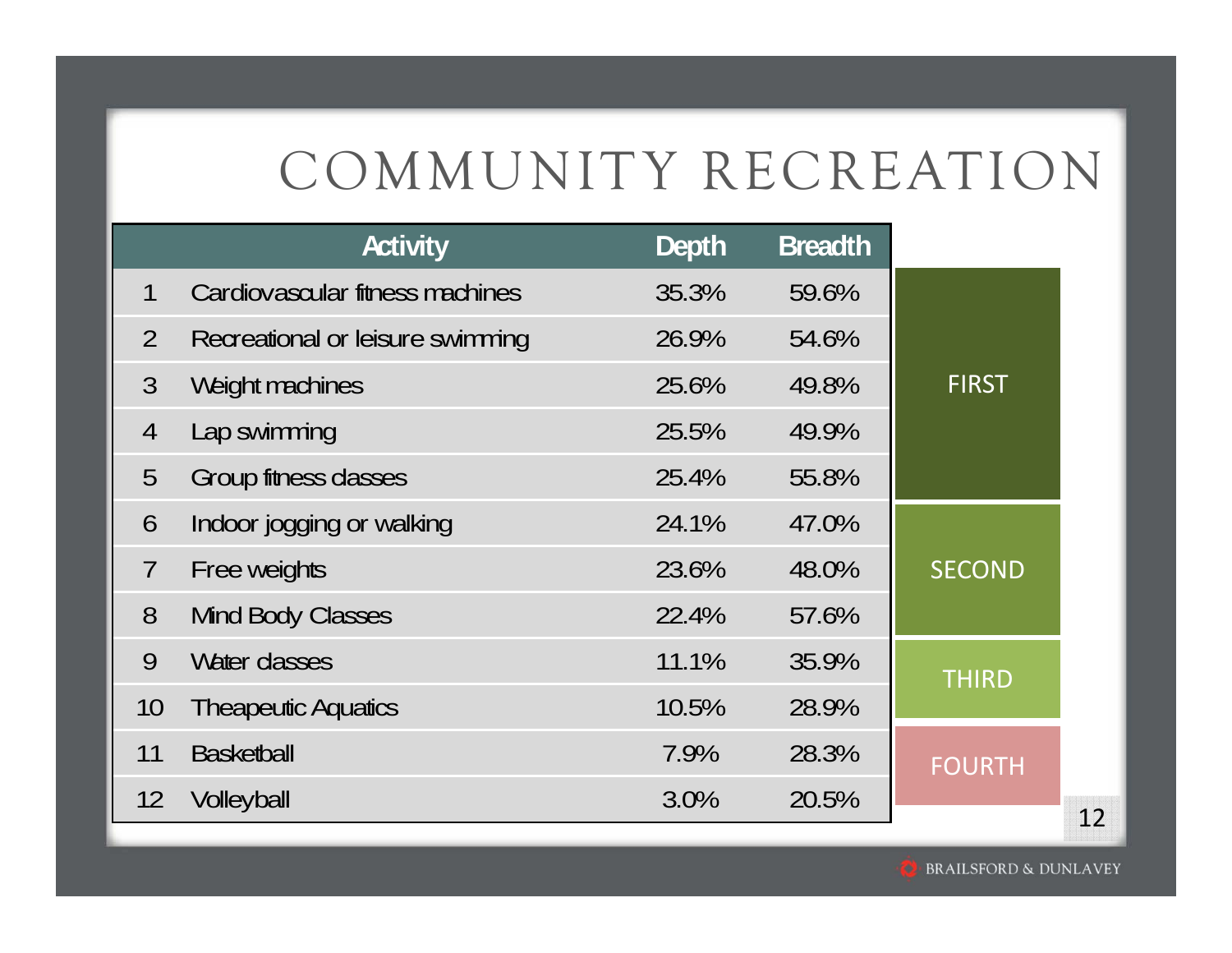|                                        | <b>Priority</b> | <b>Peak</b>                  | <b>Space</b> | <b>Peak</b> |                                          | <b>Space Allocation</b> |        |
|----------------------------------------|-----------------|------------------------------|--------------|-------------|------------------------------------------|-------------------------|--------|
| <b>Activity</b>                        | Category        | <b>Accommodation</b>         | Type         | Demand      | <b>Based on Prioritization of Demand</b> |                         |        |
| Cardiovascular fitness machines        | first           | 85%<br>75%<br>$\mathfrak{b}$ | Sq. Ft.      | 9,184       | 6,900                                    | to                      | 7,800  |
| Recreational or leisure swimming       | first           | 85%<br>75%<br>$\mathfrak{b}$ | Sq. Ft       | 25,605      | 19,200                                   | to                      | 21,800 |
| 3<br>Weight machines                   | first           | 85%<br>75%<br>$\mathfrak{b}$ | Sq. Ft.      | 11,212      | 8,400                                    | to                      | 9,500  |
| Lap swimming<br>4                      | first           | 85%<br>75%<br>$\mathbf{b}$   | Lanes        | 43          | 32                                       | to                      | 37     |
| $\mathfrak b$<br>Group fitness classes | first           | 85%<br>75%<br>$\mathbf{r}$   | Sq. Ft.      | 12,923      | 9,700                                    | to                      | 11,000 |
| 6<br>Indoor jogging or walking         | second          | 65%<br>55%<br>$\mathfrak{b}$ | Sq. Ft       | 7,817       | 4,300                                    | to                      | 5,100  |
| Free weights                           | second          | 65%<br>55%<br>$\mathbf{D}$   | Sq. Ft.      | 10,352      | 5,700                                    | to                      | 6,700  |
| 8<br>Mind Body Classes                 | second          | 65%<br>55%<br>$\mathbf{b}$   | Sq. Ft.      | 12,103      | 6,700                                    | to                      | 7,900  |
| Water classes<br>9                     | third           | 50%<br>40%<br>$\mathfrak{b}$ | Sq. Ft.      | 8,072       | 3,200                                    | to                      | 4,000  |
| 10<br><b>Theapeutic Aquatics</b>       | third           | 50%<br>40%<br>$\mathsf{t}$   | Sq. Ft.      | 6,778       | 2,700                                    | to                      | 3,400  |
| Basketball                             | fourth          | 25%<br>35%<br>$\mathfrak{b}$ | Courts       | 13          |                                          | to                      |        |
| 12 Volleyball                          | fourth          | 35%<br>25%<br>$\mathbf{r}$   | Courts       | 5           |                                          | to                      |        |

| <b>COMBINED 1:</b>                                   | Cross-Training  |     | 13,500 | 9,200  | to | 10.500 |
|------------------------------------------------------|-----------------|-----|--------|--------|----|--------|
| (Fitness Machines, Free Weights and Weight Machines) | Overlap Factor: | 44% |        |        |    |        |
| <b>COMBINED 2:</b>                                   | <b>Fitness</b>  |     | 17.500 | 11.400 | to | 13,200 |
| (Group Fitness and Instructional Fee Based Programs) | Overlap Factor: | 70% |        |        |    |        |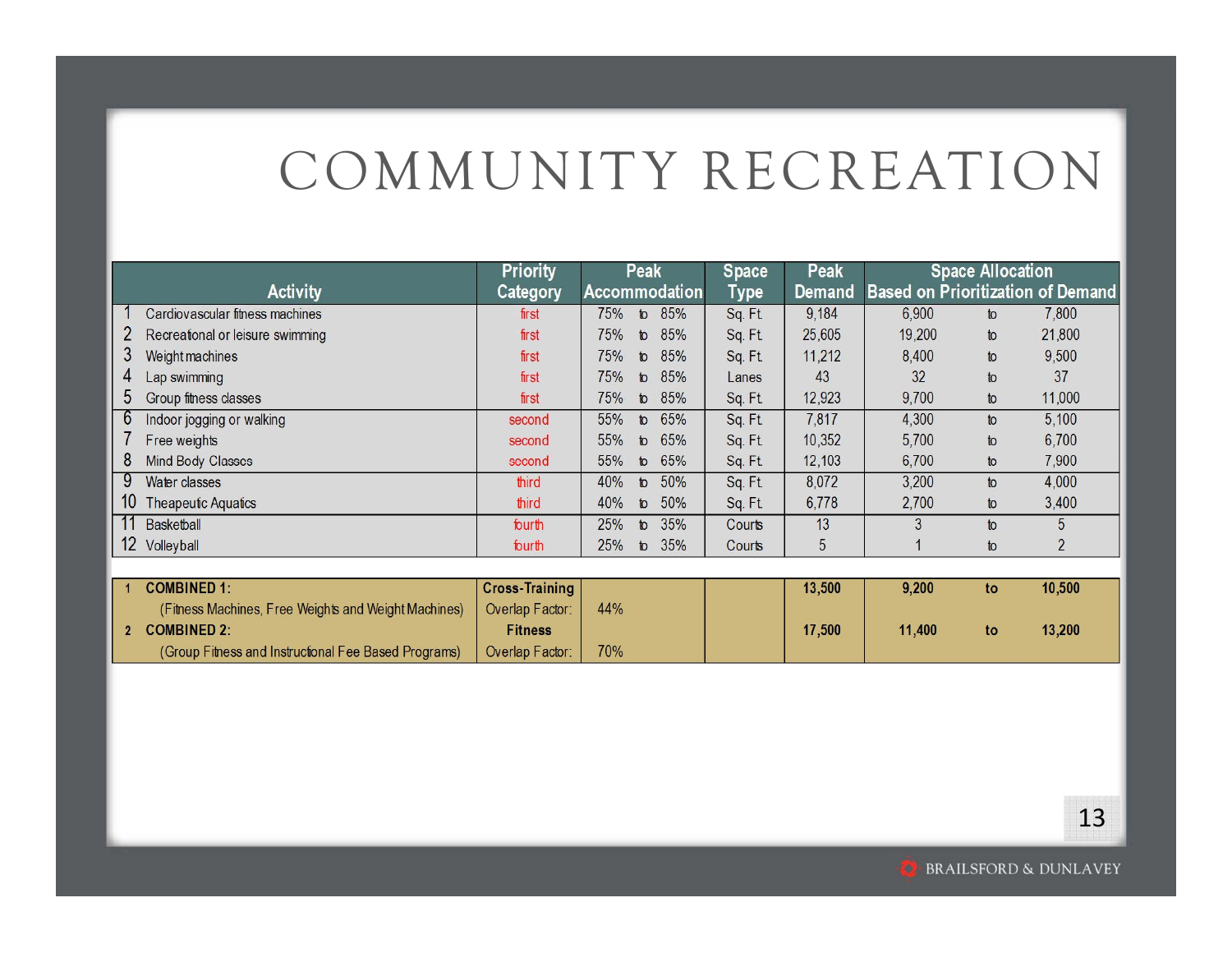- $\bullet$  B&D examined a series of key factors in order to frame the issues what would affect demand and financial feasibility of a new project:
	- Capacity Analysis Understanding of what the facility could support in terms of usage
	- Demographics Correlation between demographics and standard participation levels
	- Market Reconciliation Impact of private market into demand analysis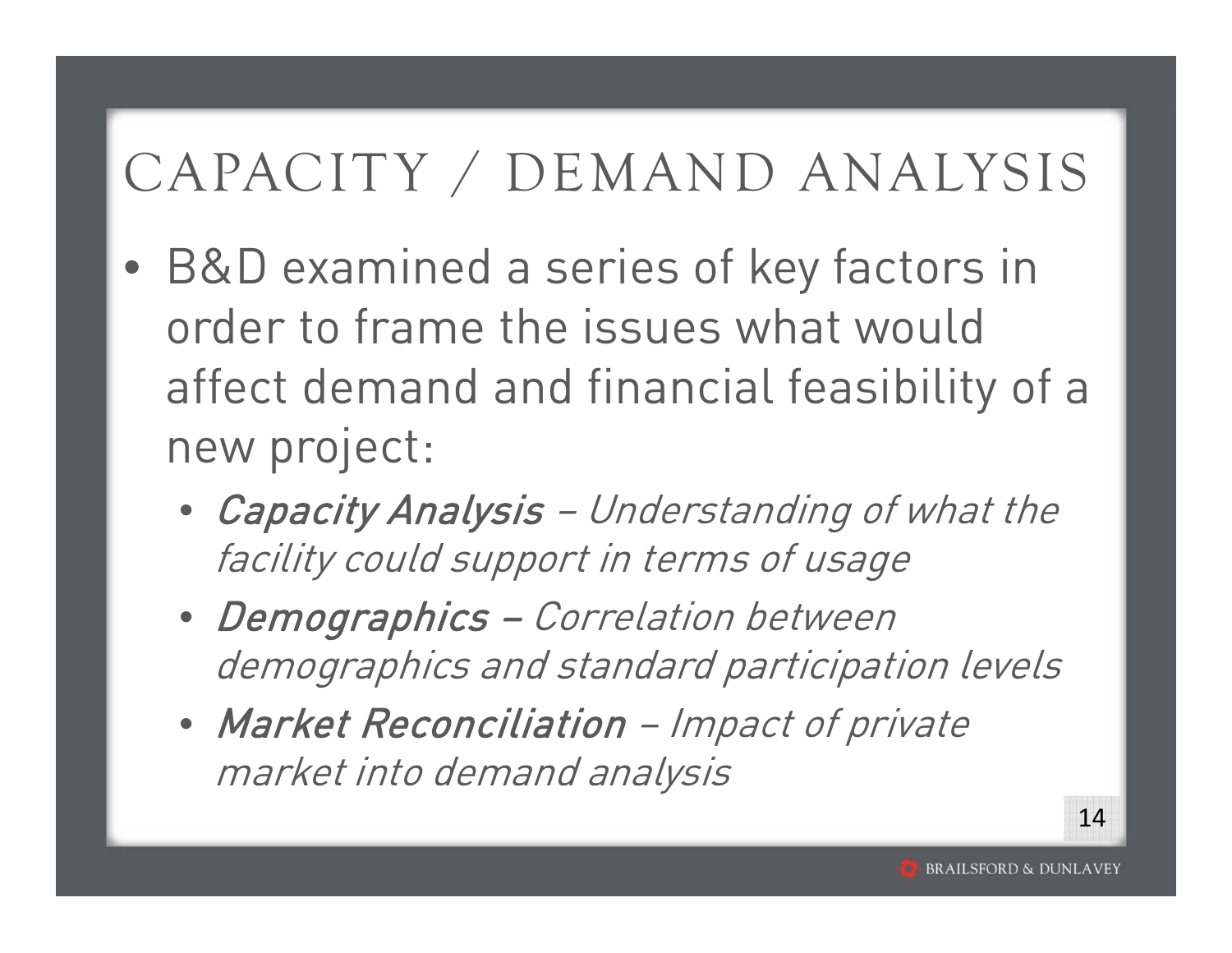#### **+ Program Overview**

- ◆ 50M Competition Pool (with diving well)
- Small Leisure/Teaching Pool
- ◆ Weight and Fitness Space
- Two-Multipurpose Rooms (Fitness/Community)
- ♦ Two Multi-Activity Courts (Gymnasium)
- ♦ Indoor Track
- ♦ Rooftop Field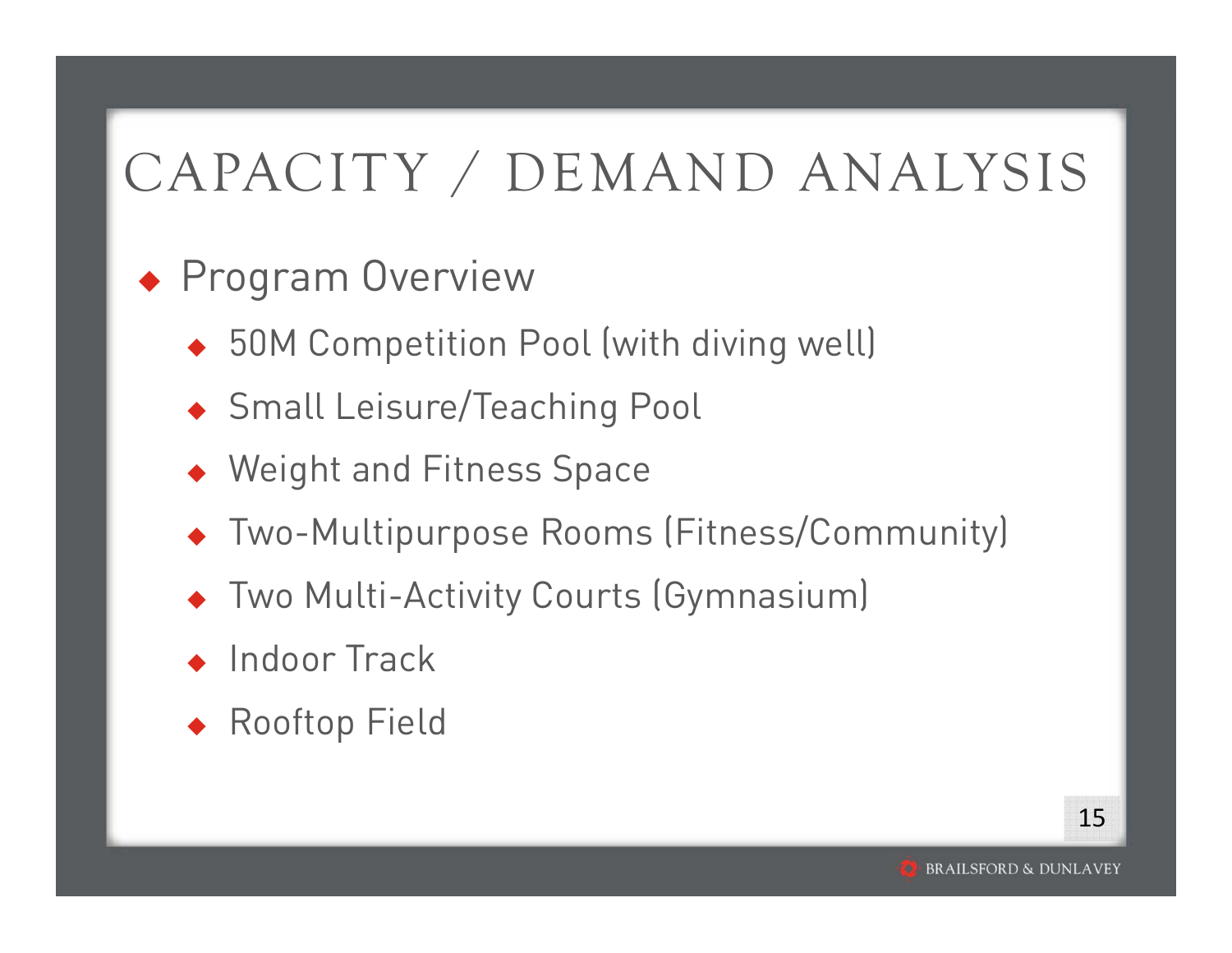- $\bullet$  Capacity Analysis
	- Determines number of participants and utilization based on specified program

|                                         |                    | <b>Allocation</b> |                       |                    |                |  |
|-----------------------------------------|--------------------|-------------------|-----------------------|--------------------|----------------|--|
| <b>Activity</b>                         | <b>Units</b>       | Quantity          | <b>Units Per NASF</b> | <b>Units</b>       | <b>Total</b>   |  |
| Leisure Pool                            | <b>Square Feet</b> |                   | 55                    | People             | 73             |  |
| Gymansium                               | Courts             | 2                 | 15                    | <b>Square Feet</b> | 30             |  |
| <b>Wet Classrooms</b>                   | <b>Square Feet</b> |                   | 15                    | <b>Square Feet</b> | 40             |  |
| Weight/Fitness                          | <b>Square Feet</b> |                   | 55                    | <b>Square Feet</b> | 155            |  |
| Multipurpose Room                       | <b>Square Feet</b> | 2                 | 45                    | <b>Square Feet</b> | 100            |  |
| <b>Competition Pool</b>                 | Lanes              | 14                | 3                     | People             | 42             |  |
| <b>Community Rooms</b>                  | <b>Square Feet</b> | $\bf{0}$          | 100                   | <b>Square Feet</b> | $\overline{0}$ |  |
| <b>Snack Bar/Vending</b>                | <b>Square Feet</b> | $\bf{0}$          | 50                    | <b>Square Feet</b> | 0              |  |
| Lockers                                 | <b>Square Feet</b> | 4                 | 35                    | <b>Square Feet</b> | 123            |  |
| Walking/Jogging Track                   | Lanes              | 3                 | 10                    | People             | 30             |  |
| Maximum Participants at One Time<br>592 |                    |                   |                       |                    |                |  |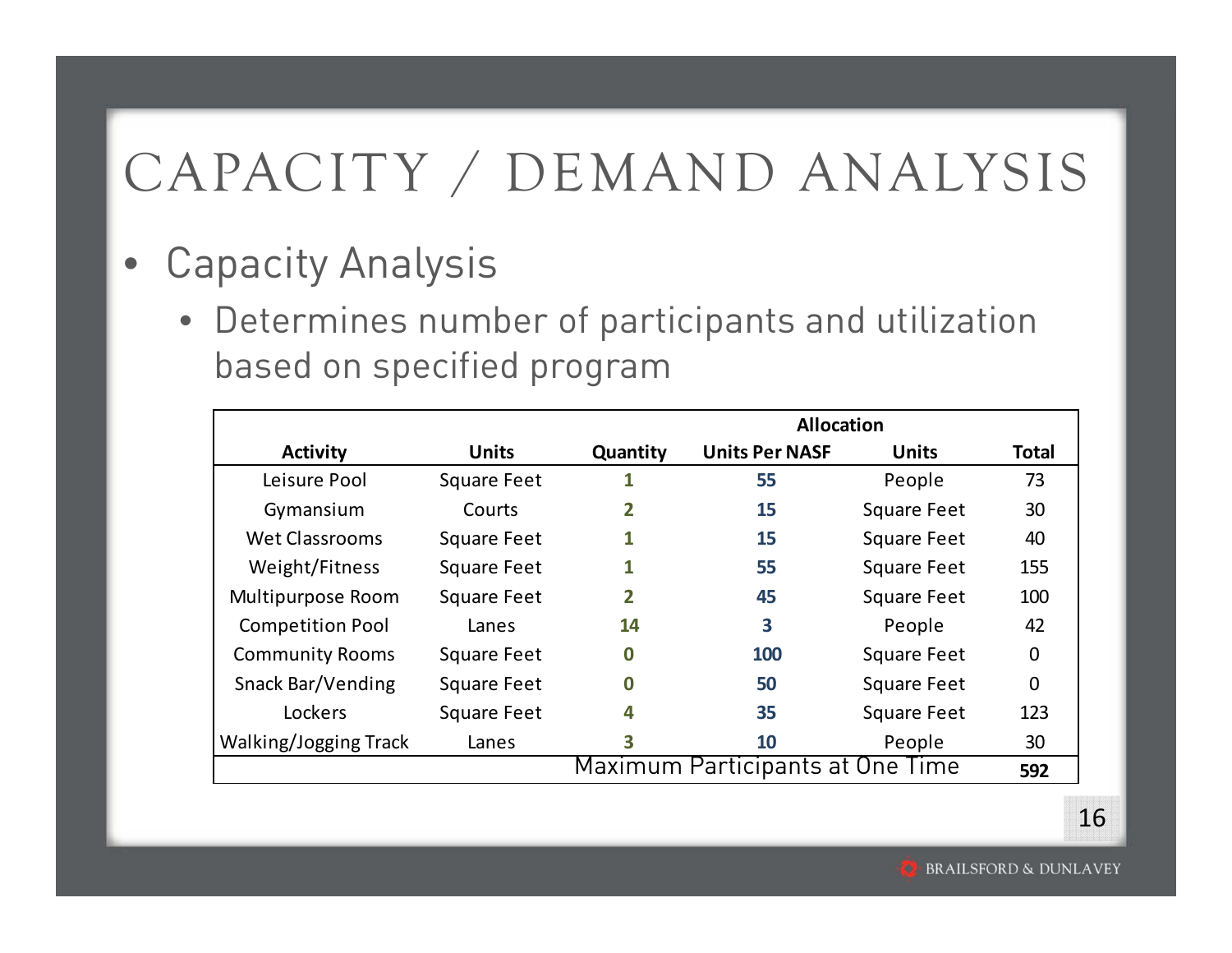- Utilization Analysis
	- Based on B&D's experience, peak utilization takes place in the early morning and evening hours

|                              | <b>Hours</b> |             |             |            |            |           |
|------------------------------|--------------|-------------|-------------|------------|------------|-----------|
| <b>Activity</b>              | 5 AM -9 AM   | 9 AM - Noon | Noon - 1 PM | 1 PM -5 PM | 5 PM -7 PM | 7 PM-9 PM |
| <b>Utilization Rate</b>      |              |             |             |            |            |           |
| Leisure Pool                 | 45%          | 50%         | 75%         | 60%        | 90%        | 65%       |
| Gymansium                    | 25%          | 50%         | 75%         | 50%        | 90%        | 50%       |
| <b>Wet Classrooms</b>        | 25%          | 50%         | 50%         | 50%        | 90%        | 50%       |
| Weight/Fitness               | 65%          | 50%         | 75%         | 50%        | 90%        | 75%       |
| Multipurpose Room            | 65%          | 50%         | 75%         | 50%        | 90%        | 75%       |
| <b>Competition Pool</b>      | 75%          | 50%         | 75%         | 50%        | 90%        | 75%       |
| <b>Community Rooms</b>       | 25%          | 25%         | 25%         | 50%        | 90%        | 50%       |
| Snack Bar/Vending            | 25%          | 5%          | 40%         | 50%        | 90%        | 30%       |
| Lockers                      | 25%          | 10%         | 25%         | 50%        | 90%        | 50%       |
| <b>Walking/Jogging Track</b> | 65%          | 50%         | 50%         | 50%        | 90%        | 50%       |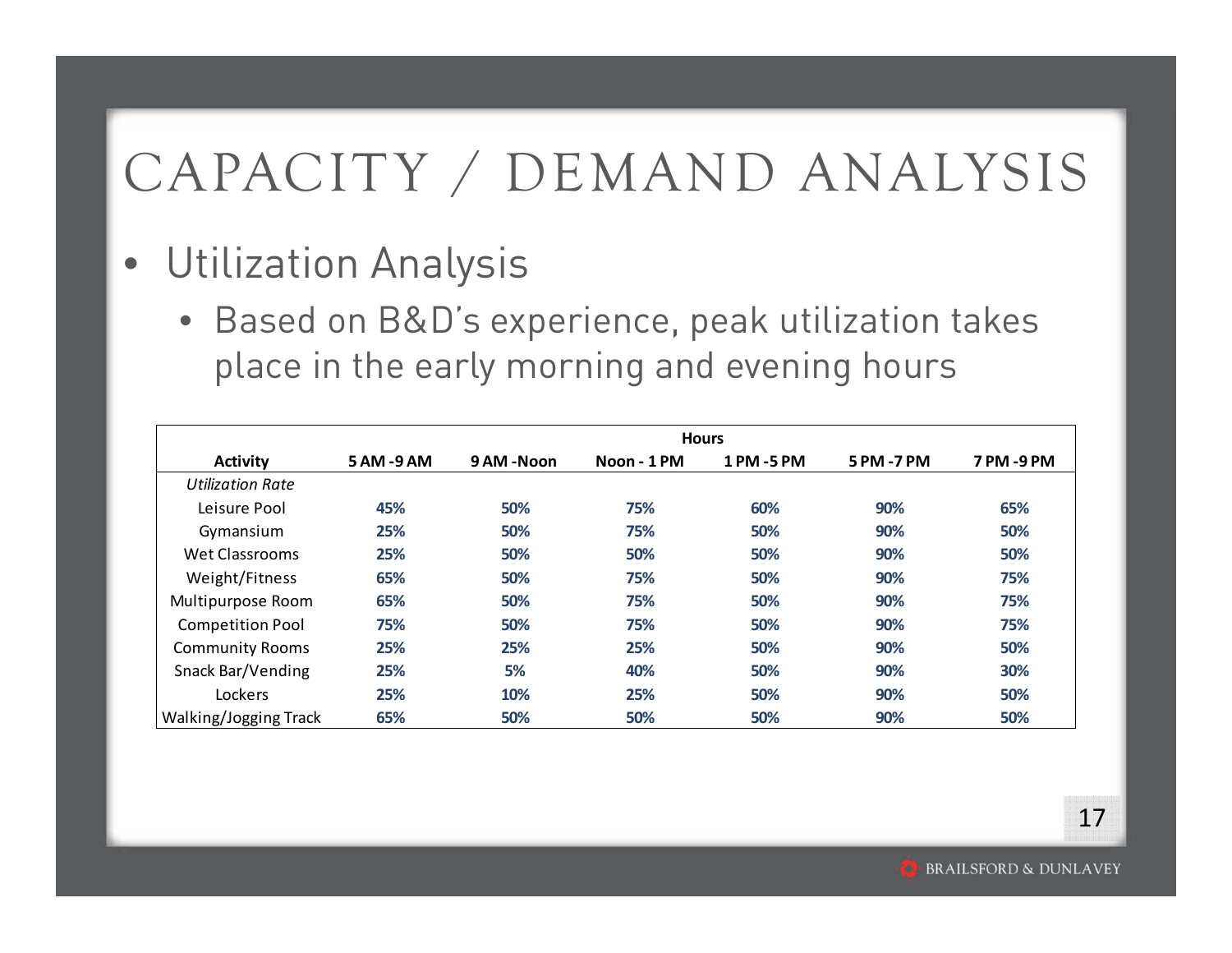- $\bullet$  Capacity Analysis
	- Facility could support 1,800 user per day

|                         | <b>Hours</b> |            |             |            |            |           |              |
|-------------------------|--------------|------------|-------------|------------|------------|-----------|--------------|
| Activity                | 5 AM -9 AM   | 9 AM -Noon | Noon - 1 PM | 1 PM -5 PM | 5 PM -7 PM | 7 PM-9 PM | <b>Total</b> |
| <b>Utilization Rate</b> |              |            |             |            |            |           |              |
| Leisure Pool            | 33           | 36         | 55          | 44         | 65         | 47        | 280          |
| Gymansium               | 8            | 15         | 23          | 15         | 27         | 15        | 102          |
| Wet Classrooms          | 10           | 20         | 20          | 20         | 36         | 20        | 126          |
| Weight/Fitness          | 100          | 77         | 116         | 77         | 139        | 116       | 626          |
| Multipurpose Room       | 65           | 50         | 75          | 50         | 90         | 75        | 405          |
| <b>Competition Pool</b> | 24           | 16         | 24          | 16         | 28         | 24        | 131          |
| <b>Community Rooms</b>  | 0            | 0          | $\Omega$    | 0          | 0          | $\Omega$  | 0            |
| Snack Bar/Vending       | 0            | $\Omega$   | $\Omega$    | 0          | 0          | $\Omega$  | 0            |
| Lockers                 | 15           | 6          | 15          | 31         | 55         | 31        | 154          |
| Walking/Jogging Track   | 10           | 8          | 8           | 8          | 14         | 8         | 53           |

**BRAILSFORD & DUNLAVEY**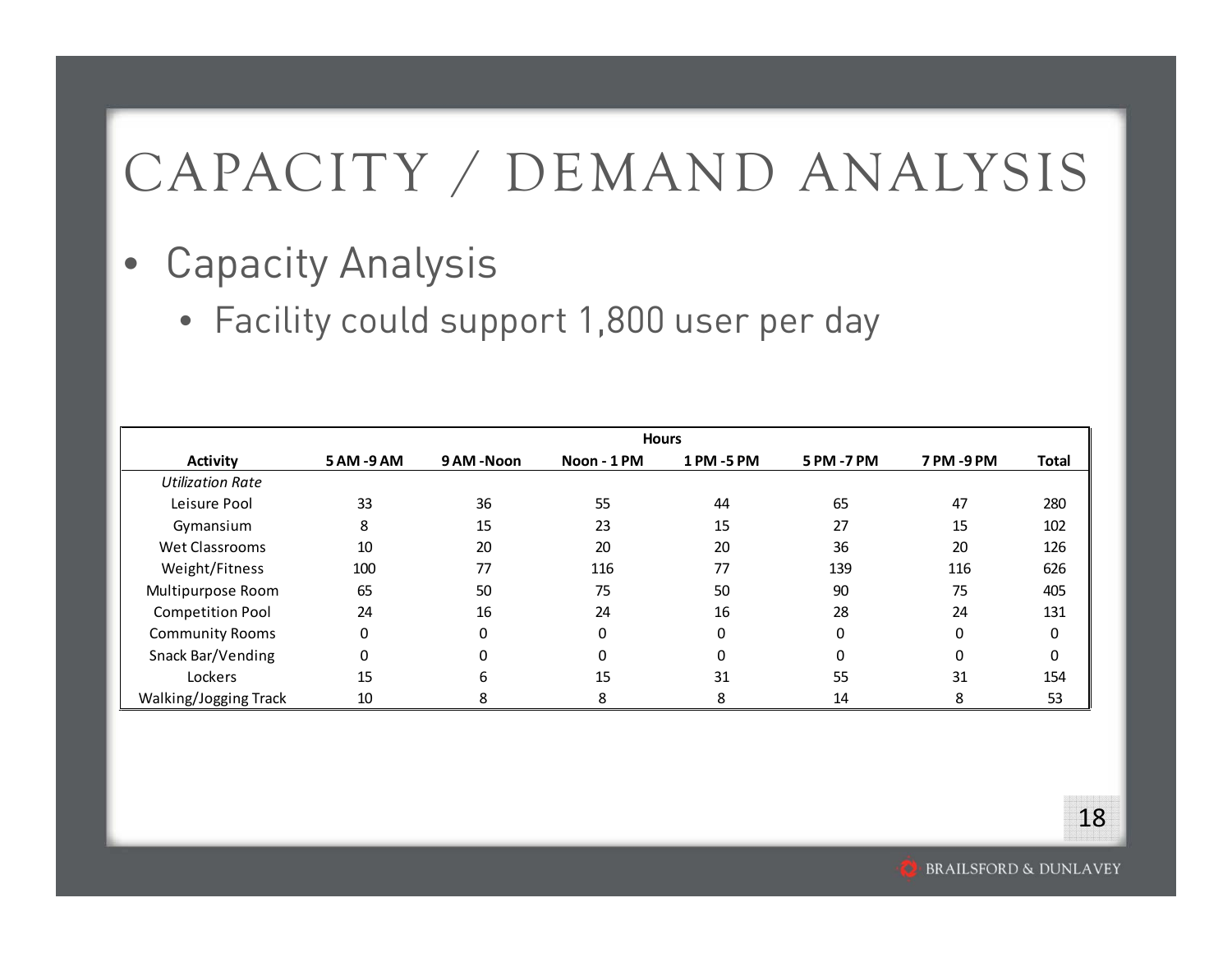#### $\bullet$ Demographic Utilization

- Correlation between demographics and standard participation levels based on:
	- Gender
	- Age
	- Household Income
	- Education Attainment
- Estimated potential demand for user passes

| <b>Potential Market</b>                   | <b>Total</b> |
|-------------------------------------------|--------------|
| Gender, 18 years and over                 | 7,149        |
| Age                                       | 4,931        |
| Household Income                          | 5,910        |
| Educational Attainment, 25 years and over | 6,557        |
| Average                                   | 6,137        |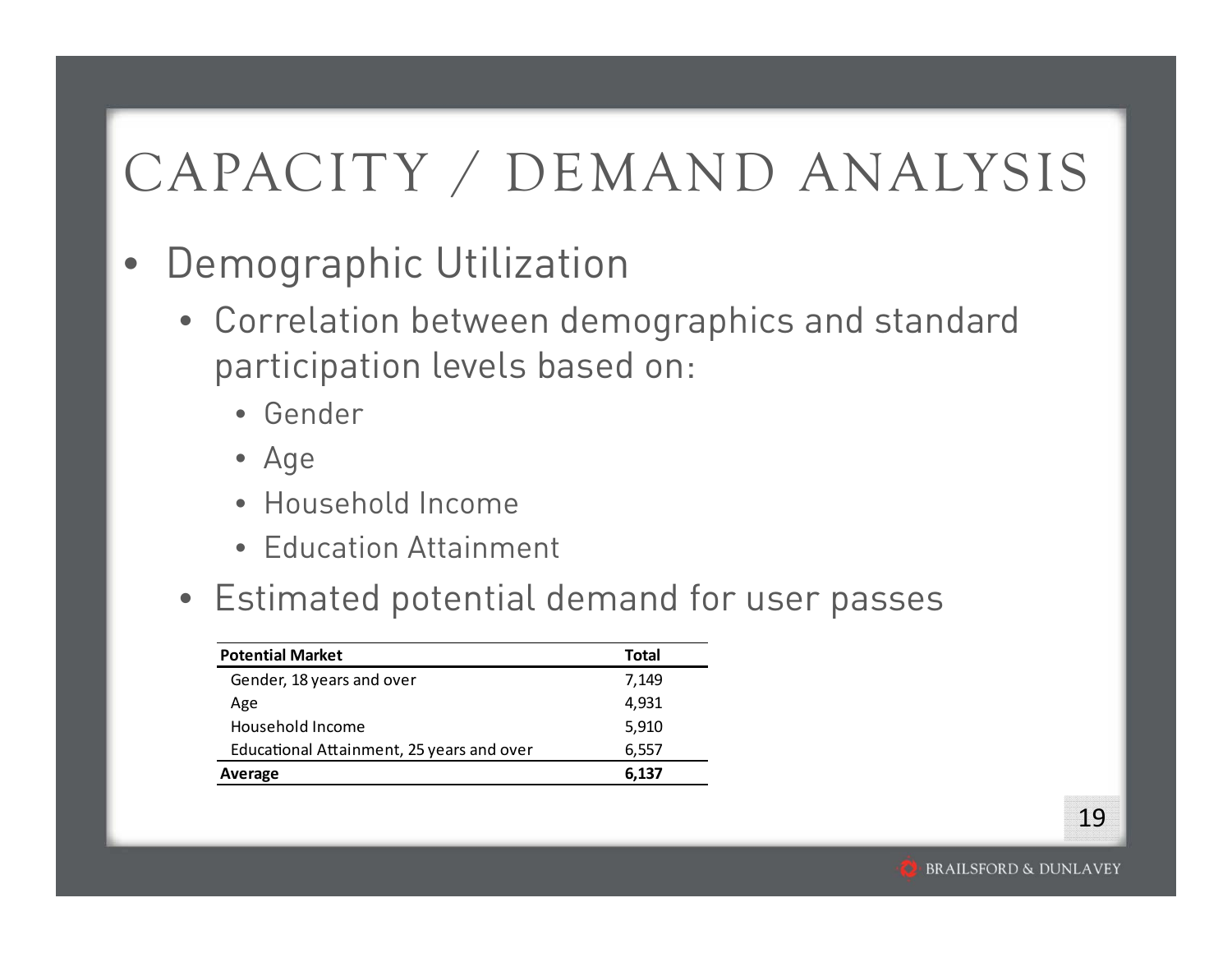|                         |                      |                              | Standard      |                       |
|-------------------------|----------------------|------------------------------|---------------|-----------------------|
|                         |                      |                              | Participation | <b>Estimated User</b> |
| Demographic Group       |                      | 2013 Population <sup>1</sup> | Levels $2$    | Pass Potential        |
| Gender,                 | Men                  | 22,449                       | 15%           | 3,457                 |
| 18 years and over       | Women                | 24,615                       | 15%           | 3,692                 |
|                         |                      |                              | Total         | 7,149                 |
|                         | 18-24 years          | 5,569                        | 18%           | 1,002                 |
|                         | $25-29$ years        | 4,477                        | 22%           | 985                   |
| Age                     | 30-49 years          | 19,457                       | 12%           | 2,335                 |
|                         | 50-64 years          | 12,625                       | 3%            | 379                   |
|                         | 65-74 years          | 5,139                        | 3%            | 154                   |
|                         | 75 and above         | 2,544                        | 3%            | 76                    |
|                         |                      | 49,811                       | <b>Total</b>  | 4,931                 |
|                         | \$75,000 and over    | 16,911                       | 27%           | 4,566                 |
| Household Income        | \$35,000 to \$74,999 | 5,960                        | 17%           | 1,013                 |
|                         | Less than \$35,000   | 3,306                        | 10%           | 331                   |
|                         |                      |                              | <b>Total</b>  | 5,910                 |
|                         | College graduates    | 29,789                       | 17%           | 5,064                 |
| Educational Attainment, | College incomplete   | 6,474                        | 15%           | 971                   |
| 25 years and over       | High school graduate | 4,525                        | 10%           | 453                   |
|                         | Less than H.S. grad. | 3,452                        | 2%            | 69                    |

Total

**6,557**

1Data from 2000‐2010 Census

<sup>2</sup> IHRSA Health Club Trend Report data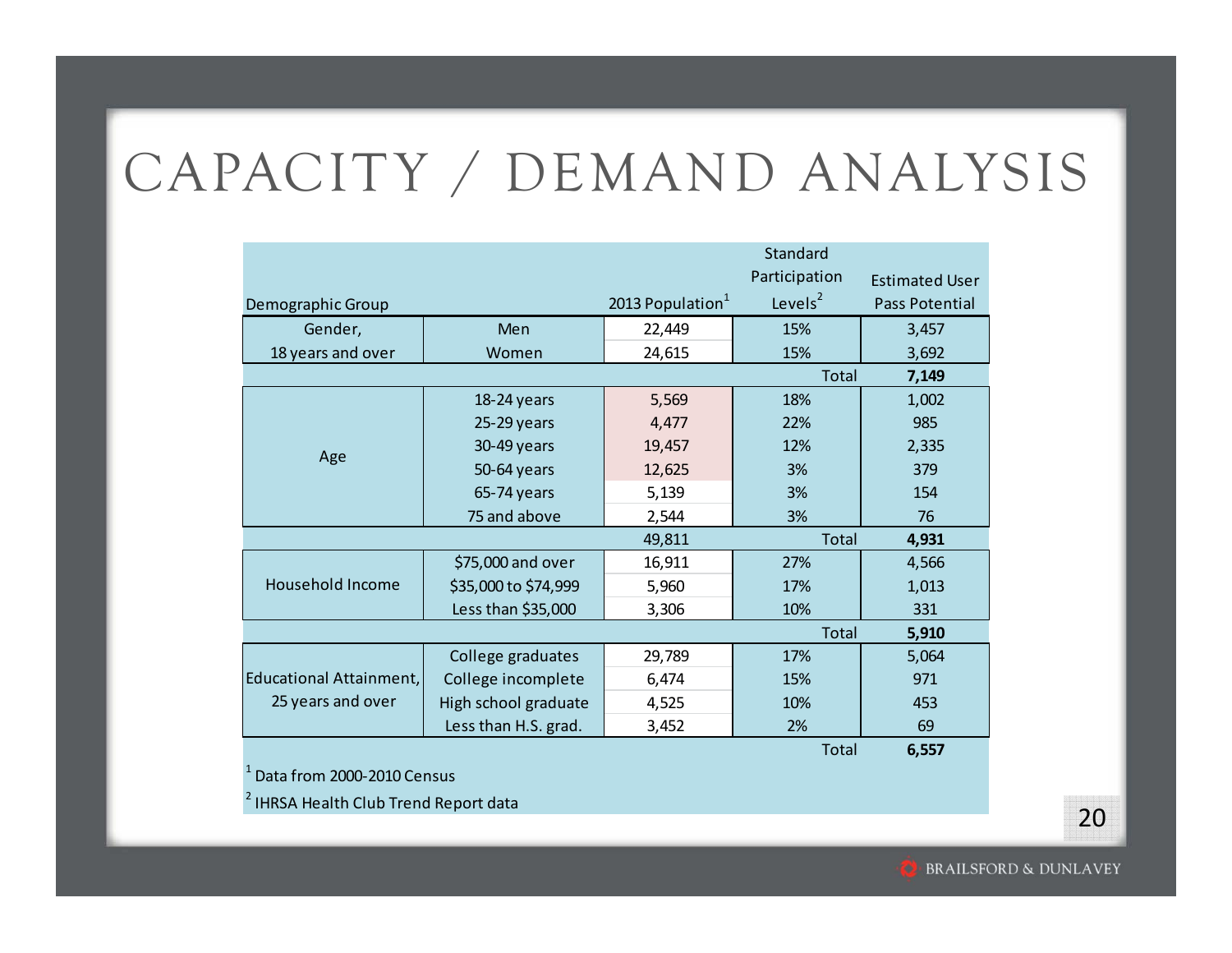- Demand Analysis
	- Market Reconciliation Impact of private market into demand analysis

#### Reston Private Facilities

Sport & Health Club- Reston Bikram Yoga Pure Joe Pilates StudiosFitness FirstFairfax County YMCA- Reston Lady of America Fitness Center LifeTime FitnessCrunch Fitness

Estimated Potential Remaining Market:1,500-1,700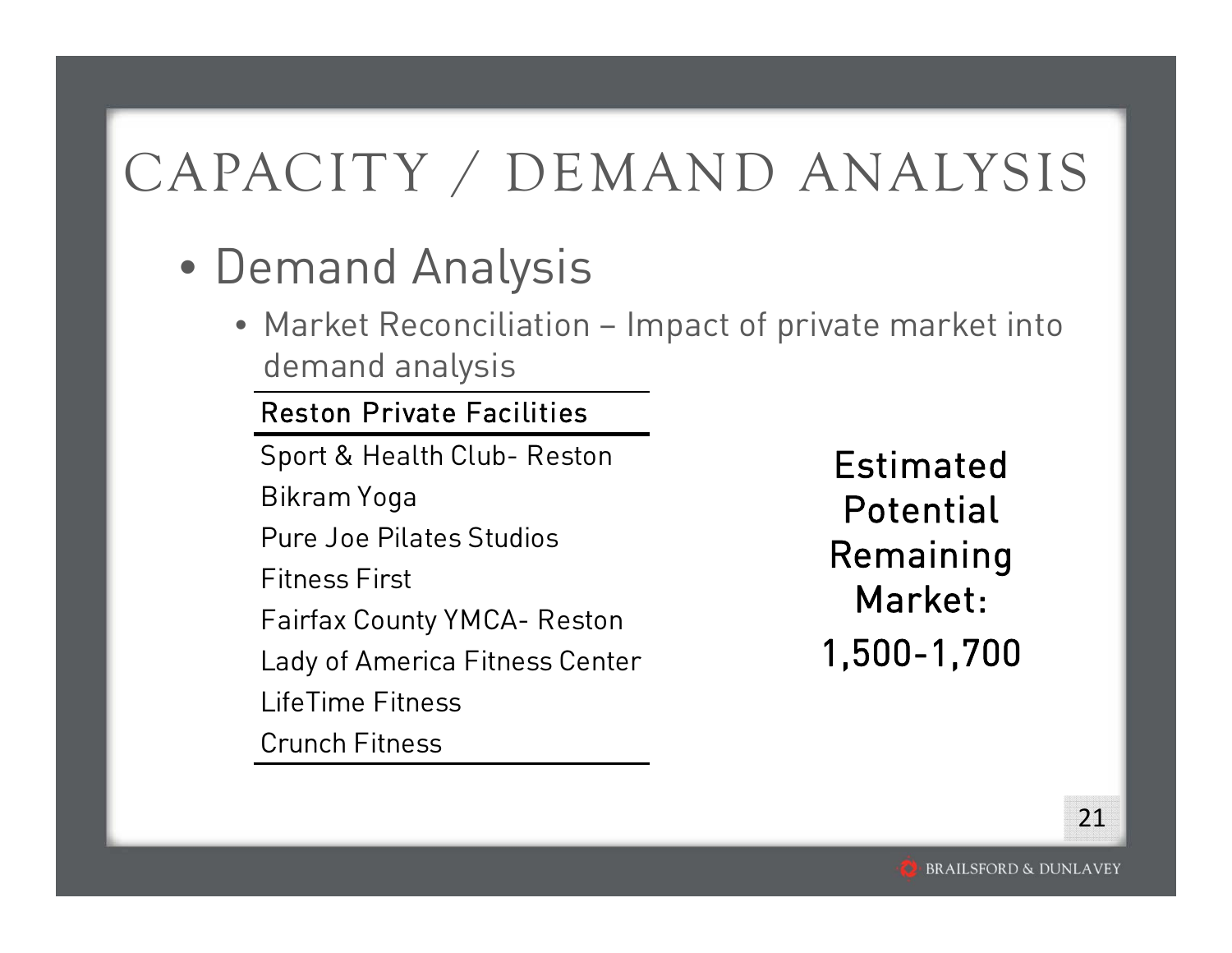#### Benchmarking Analysis

- • Average capture rates of local facilities: .06% - 6.4%
	- Freedom Aquatic
	- Fairfax
	- Herndon
	- Ida Lee
	- Claude Moore
- $\bullet$ RCC estimate: 1.8%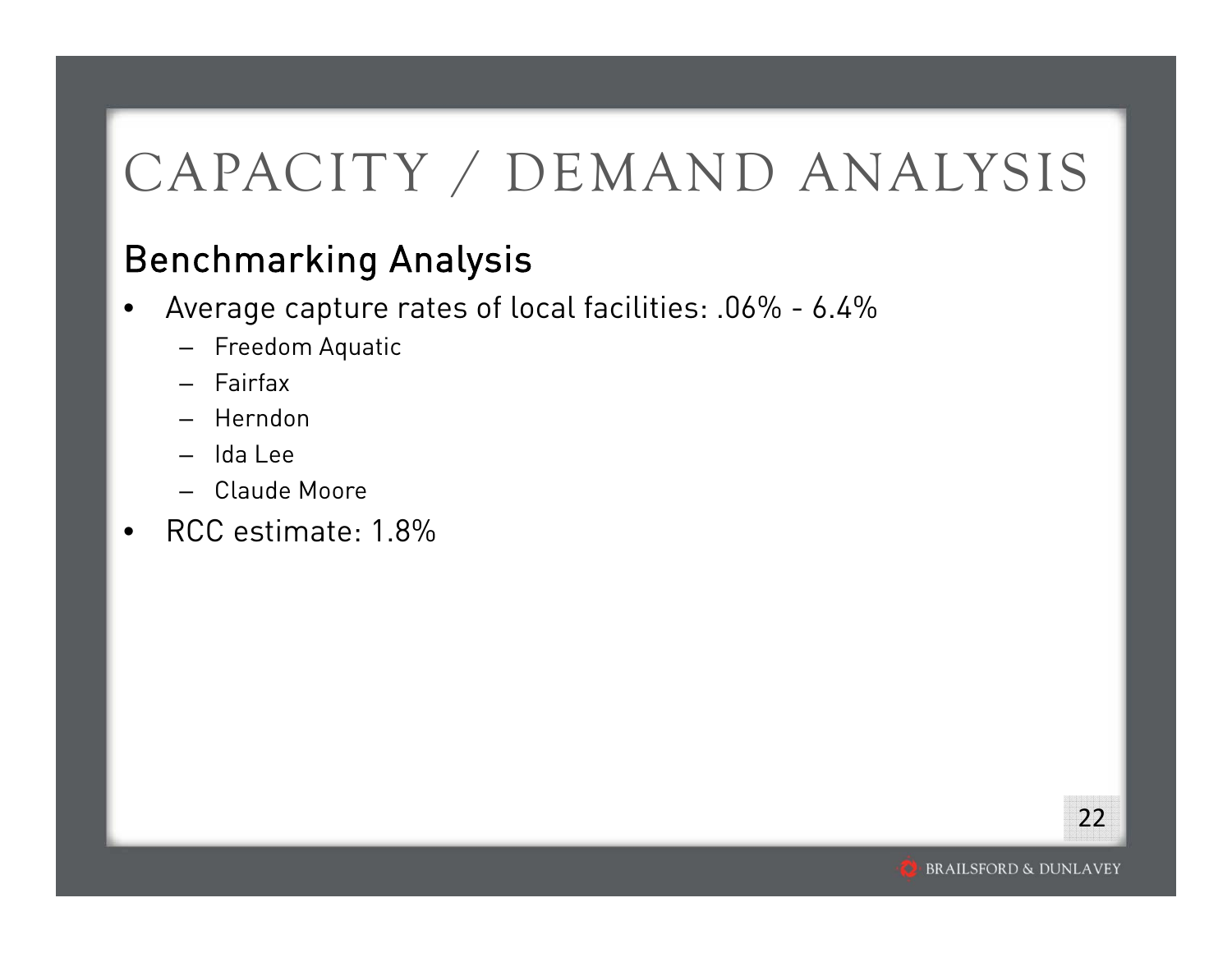#### FINANCIAL ANALYSIS

- ♦ Objective of the model is to develop operating costs and revenue projections to determine estimated Cost Recovery.
	- Model relies on benchmark data, information provided by RCC, demographic data, B&D internal research
- Analyze the financial impact of various operating strategies, membership structures and rates, staffing, and other operating assumptions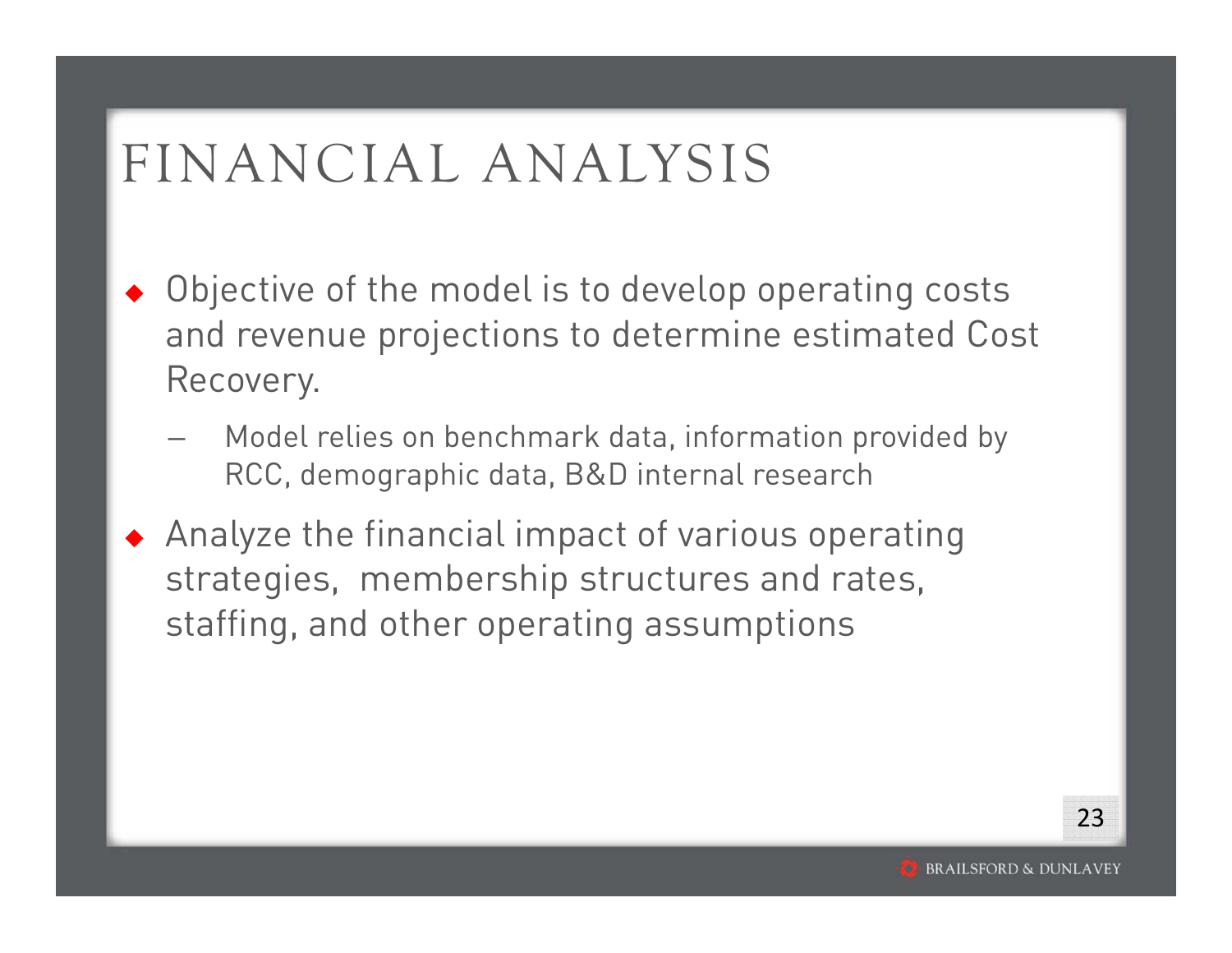#### MODEL INPUTS

- Building Program / Hours of Operations
- Access/Program Fees
- ◆ Rate Structure
- ◆ Operating Revenues
- ◆ Operating Expenses
	- Personnel
	- Non-Personnel
- ◆ Net Cost Recovery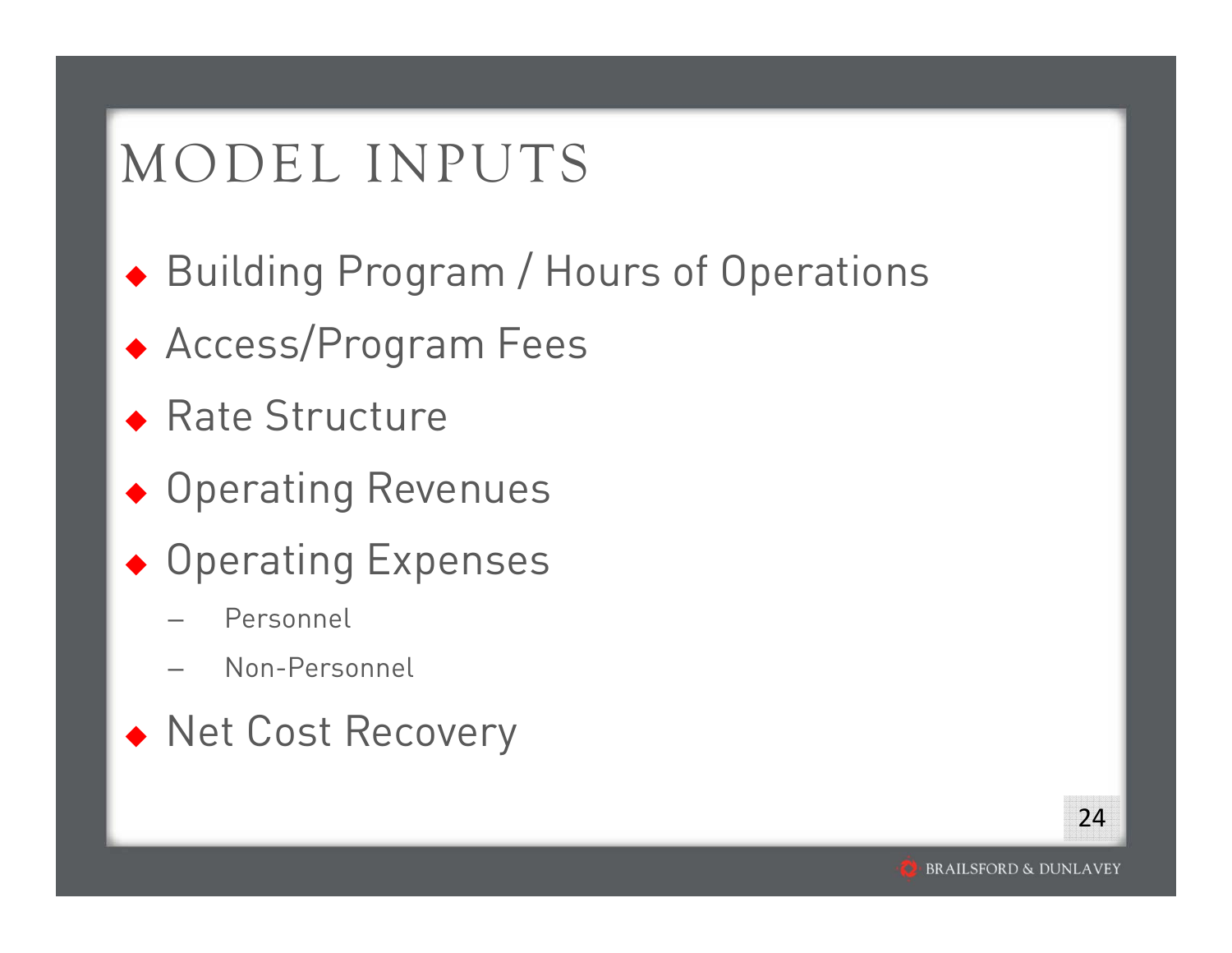### PROGRAM REVIEW

- **Program Overview** 
	- ◆ 50M Competition Pool (with diving well)
	- Small Leisure/Teaching Pool
	- Weight and Fitness Space
	- ♦ Two-Multipurpose Rooms (Fitness/Community)
	- ♦ Two Multi-Activity Courts (Gymnasium)
	- ♦ Indoor Track
	- ♦ Rooftop Field

Total SF: 87,600 Project Cost: \$35M- \$40M

(does not include site acquisition cost)

LEED Gold 3-10% premium

LEED Platinum - +10% premium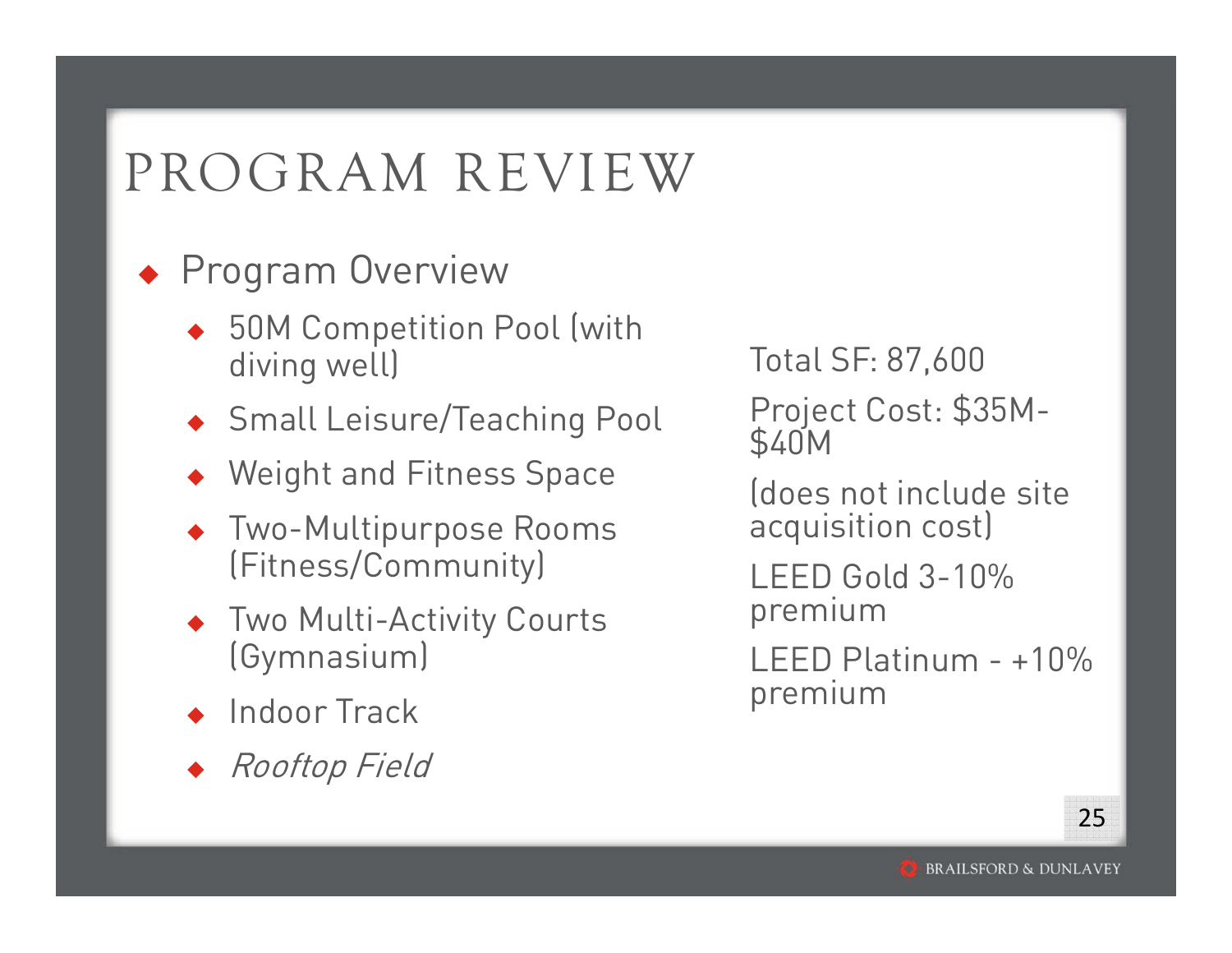#### HOURS OF OPERATION

|                 | <b>Hours of Operation</b> |              |                    |
|-----------------|---------------------------|--------------|--------------------|
| <b>Facility</b> | <b>Operating Hours</b>    | Hours/Day    | <b>Total Hours</b> |
| Monday-Friday   | 5am-9pm                   | 16           | 80                 |
| Saturday        | 8am-8pm                   | 12           | 12                 |
| Sunday          | 10am-7pm                  | 9            | 9                  |
|                 |                           | <b>Total</b> | 101                |
| <b>Aquatics</b> | <b>Operating Hours</b>    | Hours/Day    | <b>Total Hours</b> |
| Monday-Friday   | 5am-9pm                   | 16           | 80                 |
| Saturday        | 8am-6pm                   | 10           | 10                 |
| Sunday          | 10am-6pm                  | 8            | 8                  |
|                 |                           | <b>Total</b> | 98                 |
|                 |                           |              |                    |

Total Operating Weeks F/T **52** Total Operating Weeks P/T **50**

| 52 |  |
|----|--|
| 50 |  |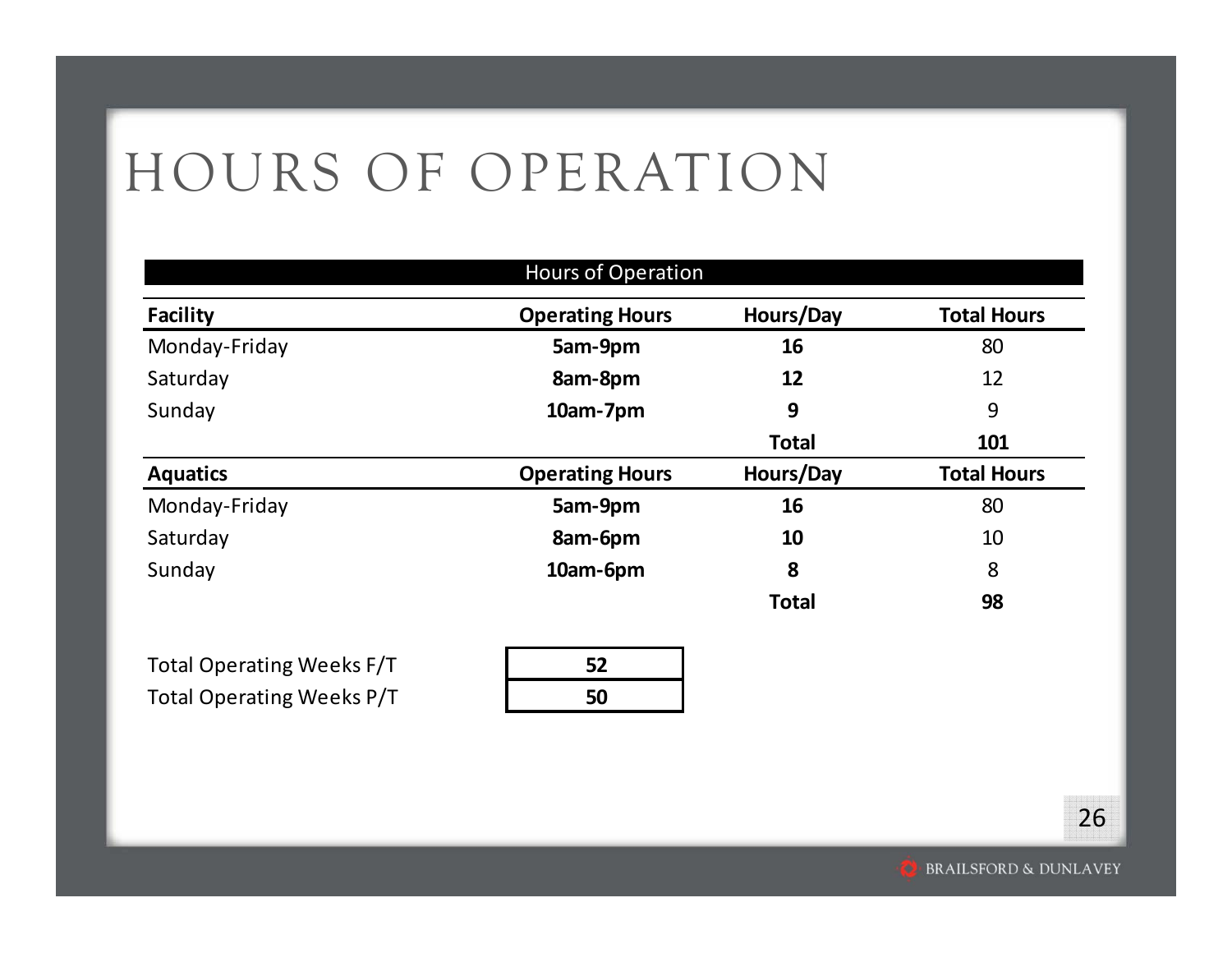## ACCESS TYPES

- ◆ Pass Types
	- Daily Admission Allows access on a daily basis
	- Facility Pass Pay one fee to access all components of the facility
		- Yearly, 3 Month, 20 Visit

|                        |          | <b>FACILITY PASS</b> |
|------------------------|----------|----------------------|
| <b>Rate Category</b>   | Reston   | <b>Fairfax</b>       |
| <b>Daily Admission</b> |          |                      |
| Adult                  | \$4.00   | \$8.00               |
| Youth/Student          | \$2.50   | \$5.00               |
| Senior                 | \$2.50   | \$5.00               |
| <b>20 Visit Pass</b>   |          |                      |
| Adult                  | \$65.00  | \$130.00             |
| Youth                  | \$45.00  | \$90.00              |
| Senior                 | \$45.00  | \$90.00              |
| 3 Months               |          |                      |
| <b>Adult Single</b>    | \$110.00 | \$220.00             |
| Adult 2 Person         | \$200.00 | \$400.00             |
| Dependent              | \$50.00  | \$120.00             |
| Youth/Student          | \$70.00  | \$140.00             |
| Senior Single          | \$70.00  | \$140.00             |
| Senior 2 Person        | \$130.00 | \$250.00             |
| Family                 | \$250.00 | \$520.00             |
| Yearly                 |          |                      |
| <b>Adult Single</b>    | \$380.00 | \$760.00             |
| <b>Adult 2 Person</b>  | \$684.00 | \$1,368.00           |
| Dependent              | \$150.00 | \$350.00             |
| Youth/Student          | \$190.00 | \$380.00             |
| Senior Single          | \$190.00 | \$380.00             |
| Senior 2 Person        | \$342.00 | \$684.00             |
| Family                 | \$819.00 | \$1,683.00           |

27

**BRAILSFORD & DUNLAVEY**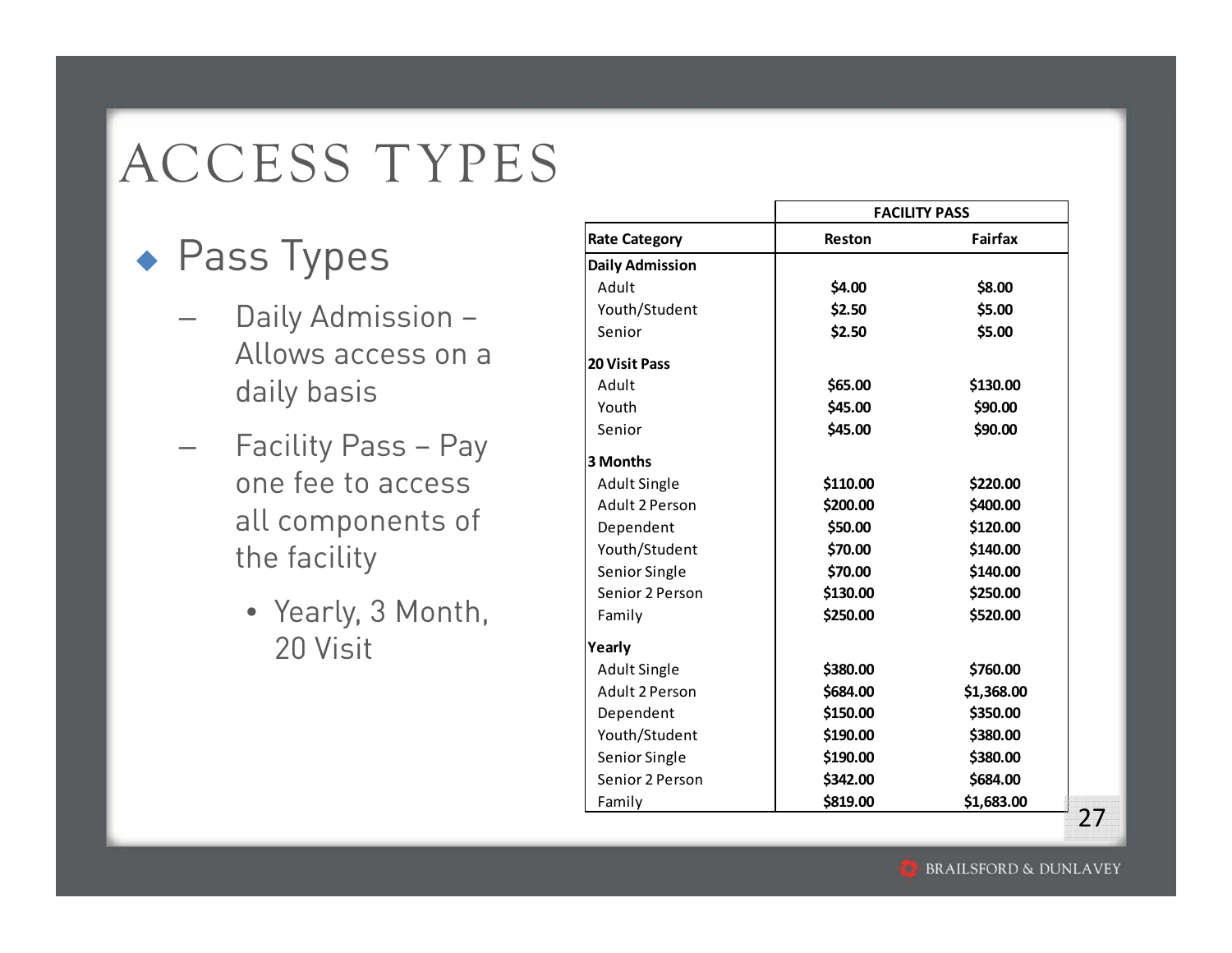#### PROGRAM FEES

#### ♦ Aquatic Classes

(learn-to-swim, diving classes)

#### ♦ Fitness classes

Non-members could register for class at a specific fee

#### ♦ Aquatic Rentals

- Lane Rentals
- Pool Rentals
- Events
- ◆ Room Rentals
- ♦ Gymnasium (Leagues/Rentals)
- ♦ Birthday parties
- ♦ Other (Locker/Child Watch/Vending)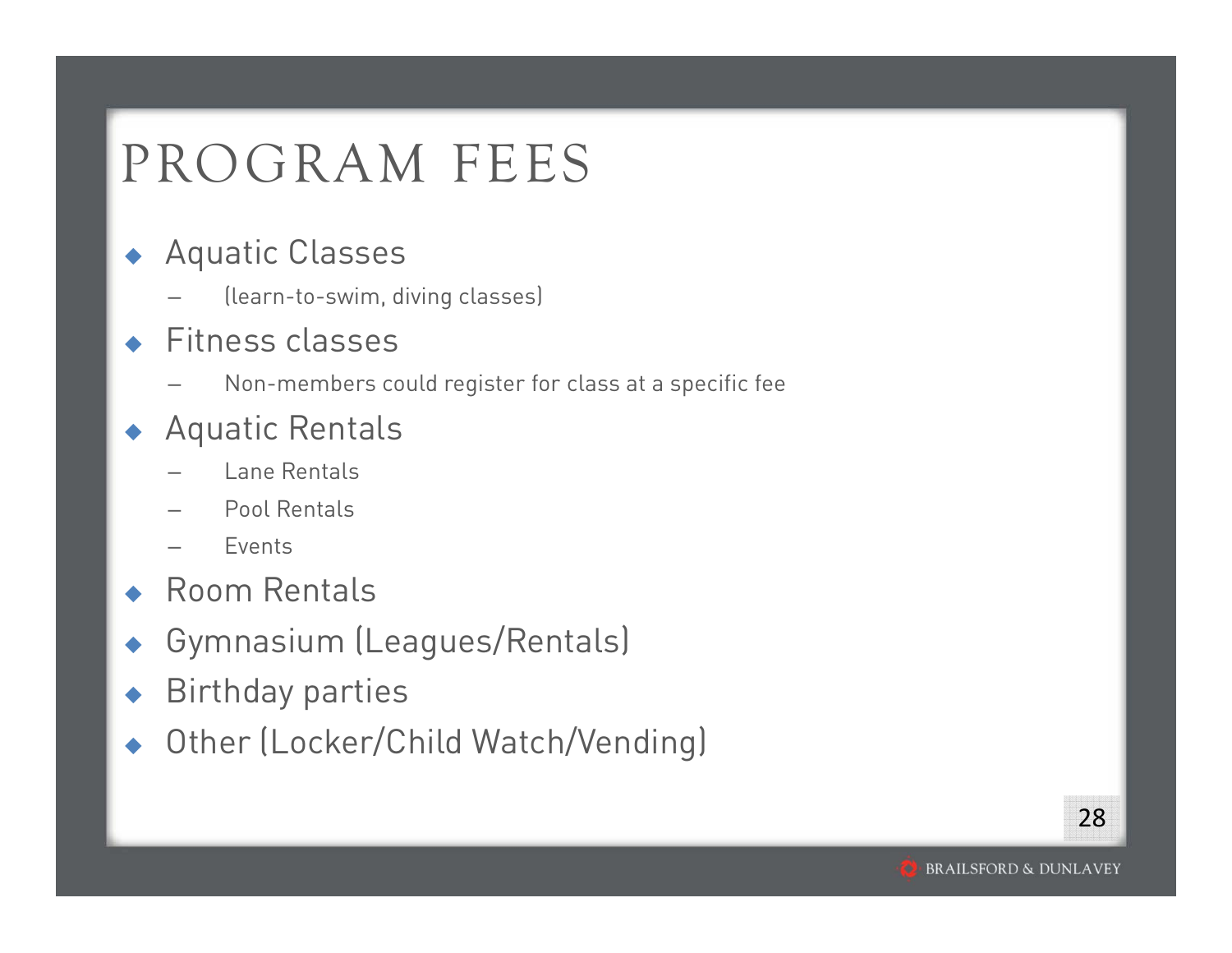#### OPERATING EXPENSES

#### Personnel (Permanent)

- General Manager
- Assistant Manager Business
- Assistant Manager Community Outreach/Programming
- Front Desk / Member Service
- Aquatic Operations Manager
- Assistant Aquatics Operations Manager
- Building Operations Supervisor/Aquatics Engineer
- Aquatics Program Manager
- Fitness Manager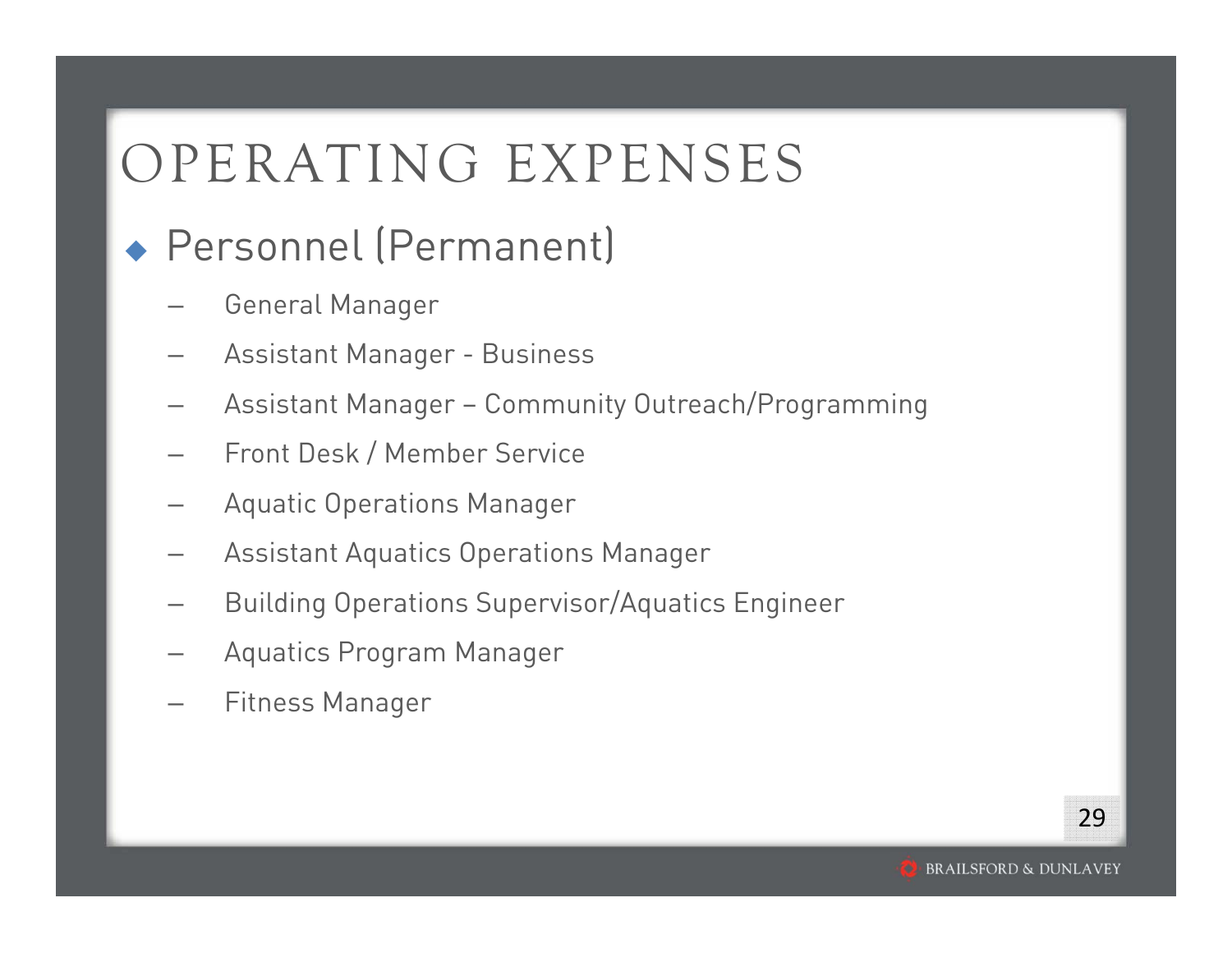#### OPERATING EXPENSES

#### Personnel (Temporary)

- Control Desk Attendant
- Youth Programming
- Head Lifeguards
- Lifeguards Competition Pool
- Fitness Attendant
- Fitness Instruction
- Personal Trainers
- Aquatic Instructors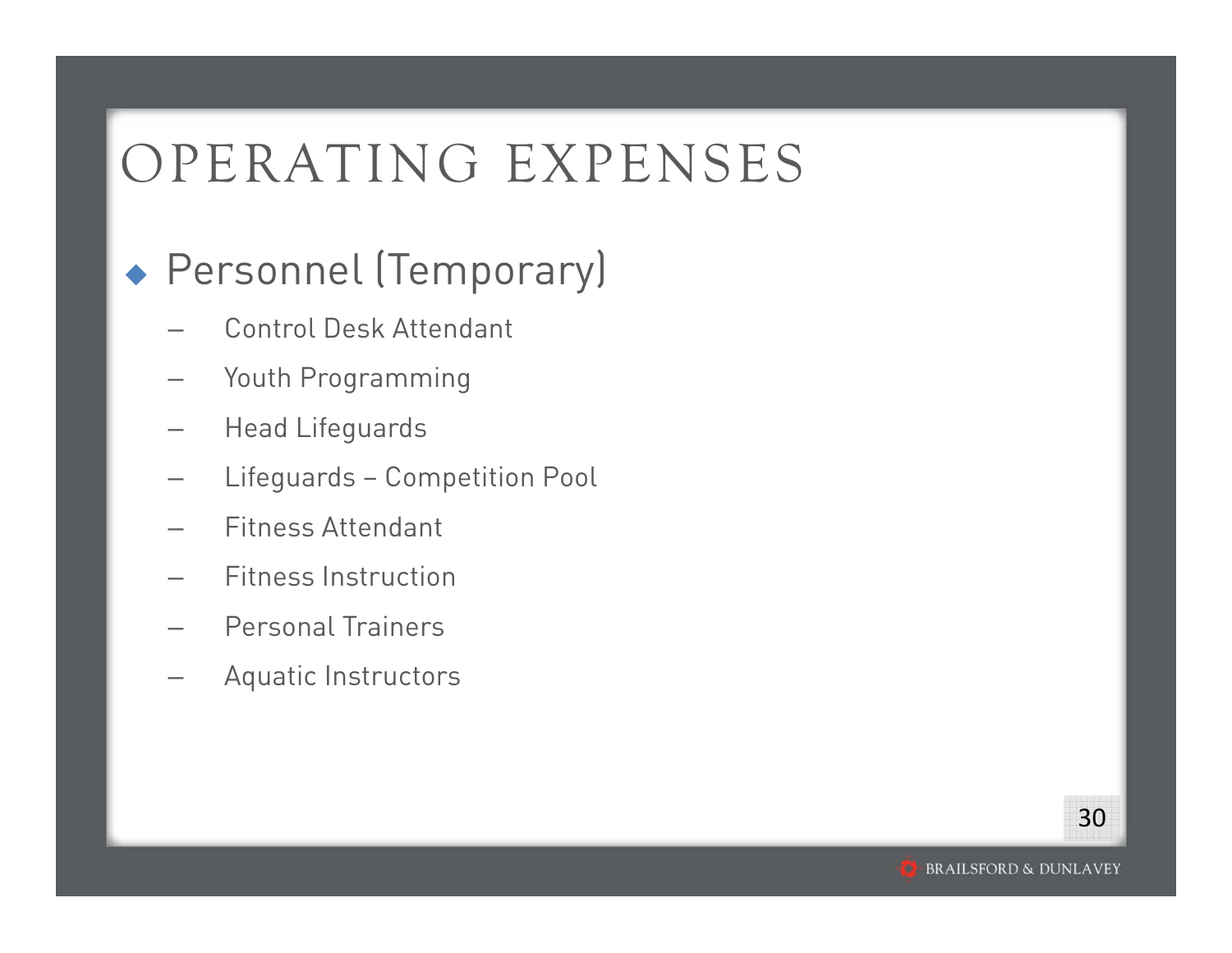### OPERATING EXPENSES

#### ◆ Operating expenses

- Advertising/marketing
- General expenses
- Contract Management
- Aquatic supplies
- **Utilities**
- Repair and Maintenance (General/Preventative)
- **Custodial**
- Contracted Staff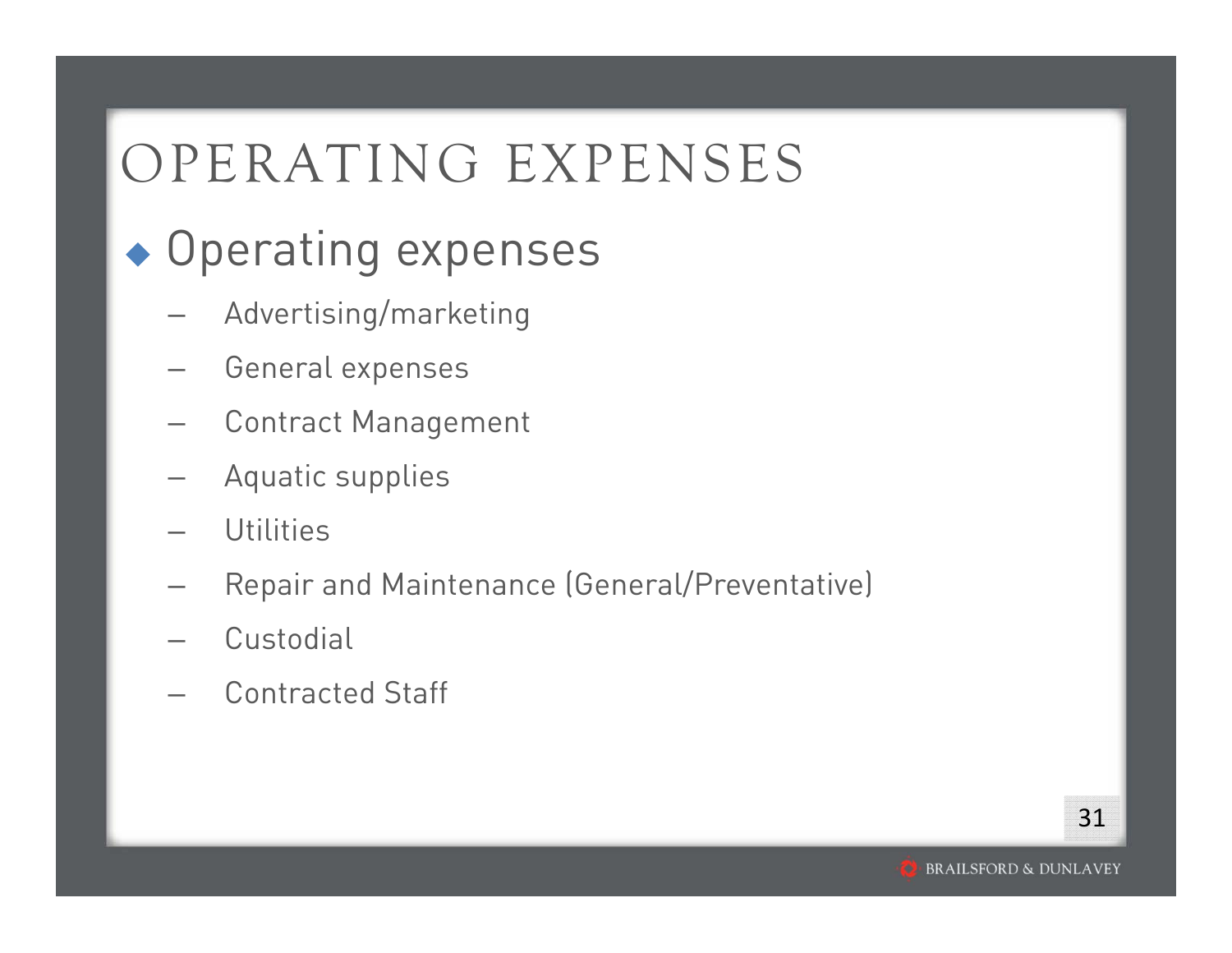### PROJECT ECONOMICS

 $\begin{array}{c} \bullet \\ \bullet \end{array}$  The chart represents the cost recovery for the first five years based on a Reston Rate Structure

| <b>Cost Recovery Percentage</b> | Reston |
|---------------------------------|--------|
| Year 1                          | 47%    |
| Year 2                          | 49%    |
| Year <sub>3</sub>               | 49%    |
| Year 4                          | 50%    |
| Year 5                          | 50%    |

| Reston |
|--------|
| 47%    |
| 49%    |
| 49%    |
| 50%    |
| 50%    |